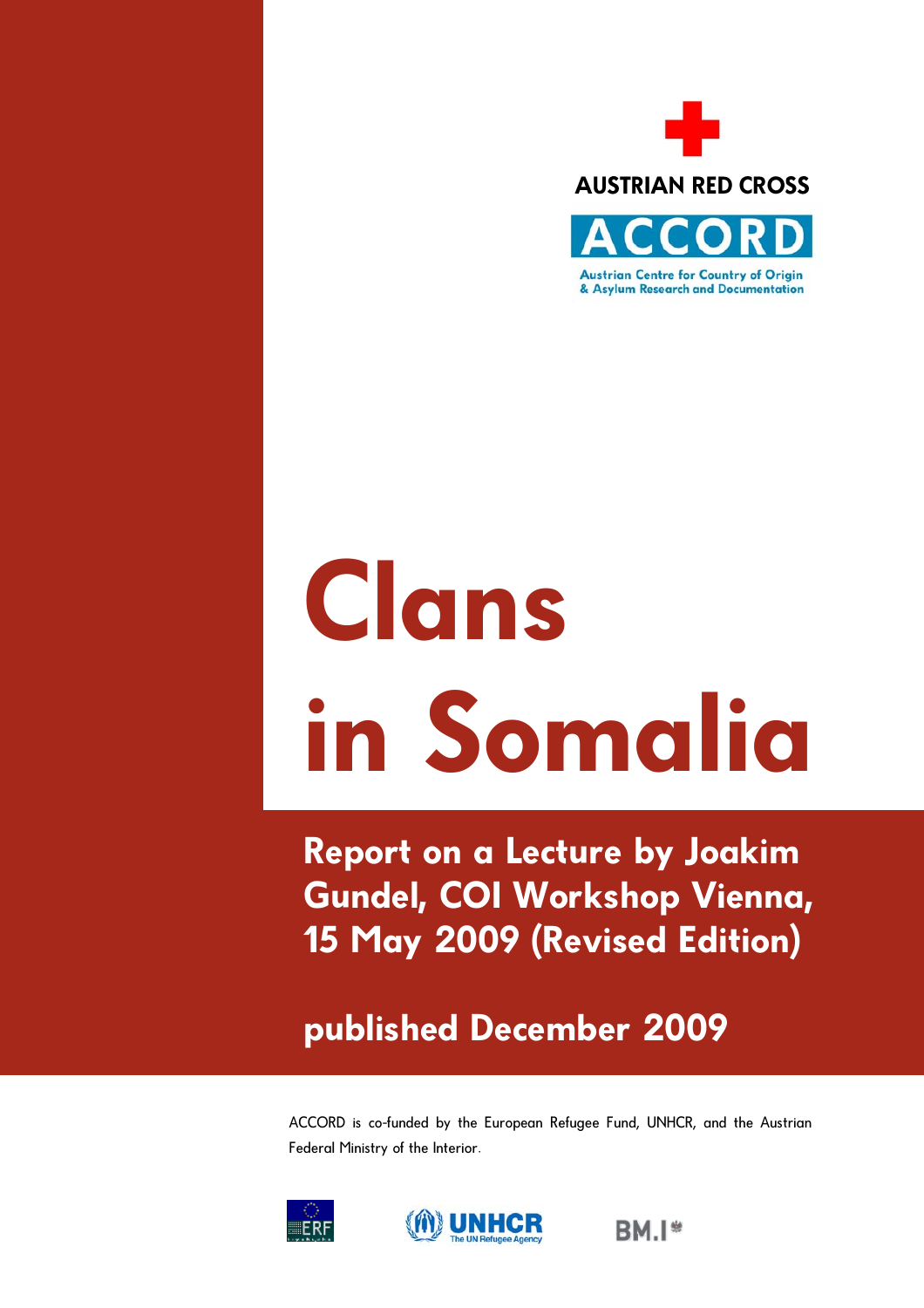This report is based on a presentation by Dr. Joakim Gundel<sup>[1](#page-1-0)</sup> during the COI (Country of Origin Information) Workshop *Clans in Somalia* organised by ACCORD on 15 May 2009 in Vienna, as well as on written notes provided by Mr. Gundel. All information, if not referenced otherwise, is drawn from Mr. Gundel's contributions to the workshop. The final report was prepared by ACCORD and cleared with the expert.

This report is not, and does not purport to be fully exhaustive with regard to the issues covered, nor is it conclusive as to the merits of any particular claim to refugee status or asylum. The views and opinions stated in this report do not represent an opinion of ACCORD. ACCORD, however, holds responsibility for style and form of the report.

## Note on the present revised edition:

The present revised edition of the report replaces the previous edition published 31 August 2009. For this revised version, parts of chapters 4 and 5 (specifically those concerning the Yibr, Rer Hamar, Sheikhal, and Asharaf groups) have been corrected and supplemented at Dr. Gundel's request, based on his written comments.

Please note that the use of the 31 August 2009 edition of the report is no longer authorised.

An electronic version of this report is available on [www.ecoi.net](http://www.ecoi.net/)

15 December 2009

Editor: Daisuke Yoshimura (ACCORD)

ACCORD Austrian Centre for Country of Origin & Asylum Research and Documentation

Austrian Red Cross Wiedner Hauptstraße 32 A- 1040 Vienna Austria

l

Phone: +43 1 58 900 – 582 Fax: +43 1 58 900 – 589 E-Mail: [accord@redcross.at](mailto:accord@redcross.at)  Web: <http://www.roteskreuz.at/accord>

<span id="page-1-0"></span> $^{\rm 1}$  Dr. Joakim Gundel is a political analyst specialised in complex emergencies, with a focus on Somalia. He has been conducting research and travelling in Somalia since 1998 and works as a freelance consultant for UN and other international humanitarian agencies in Somalia. He also has a background in immigration work with the Danish Immigration Service. He is the author of the 2006 report The predicament of the Oday commissioned by the Danish Refugee Council for which he did extensive field research travelling from northern to southern Somalia, meeting with traditional elders.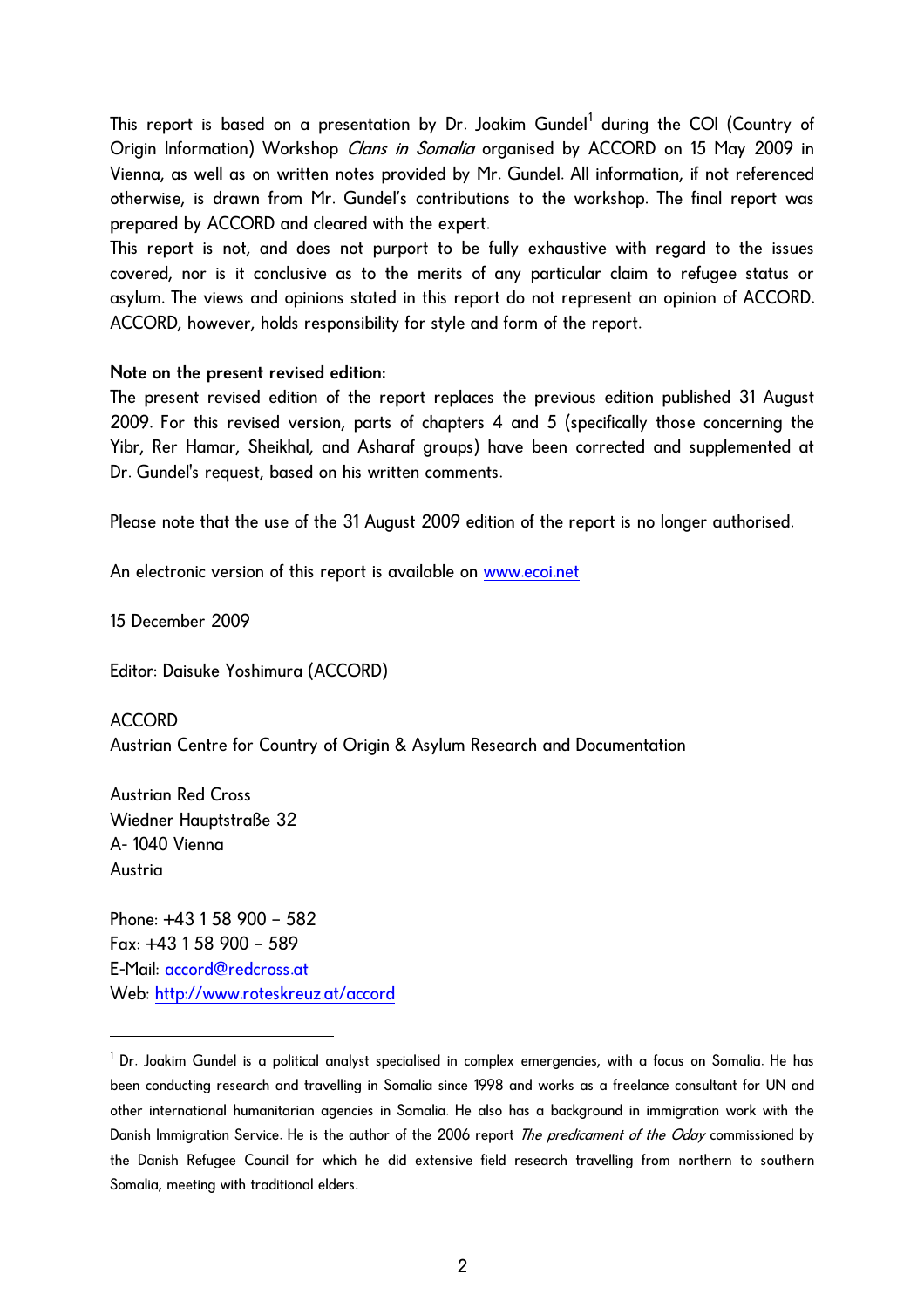# **Table of Contents**

|      | $\mathbf{1}$ |  |  |  |
|------|--------------|--|--|--|
|      |              |  |  |  |
|      |              |  |  |  |
|      |              |  |  |  |
|      | 2.           |  |  |  |
|      |              |  |  |  |
|      |              |  |  |  |
|      |              |  |  |  |
|      |              |  |  |  |
|      |              |  |  |  |
|      |              |  |  |  |
|      |              |  |  |  |
| Ш.   |              |  |  |  |
|      | 3.           |  |  |  |
|      |              |  |  |  |
|      |              |  |  |  |
|      | 4.           |  |  |  |
|      |              |  |  |  |
|      |              |  |  |  |
|      | 5.           |  |  |  |
| III. |              |  |  |  |
|      | 6.           |  |  |  |
|      | 7.           |  |  |  |
|      |              |  |  |  |
|      |              |  |  |  |
|      |              |  |  |  |
|      | 8.           |  |  |  |
| IV.  |              |  |  |  |
| V.   |              |  |  |  |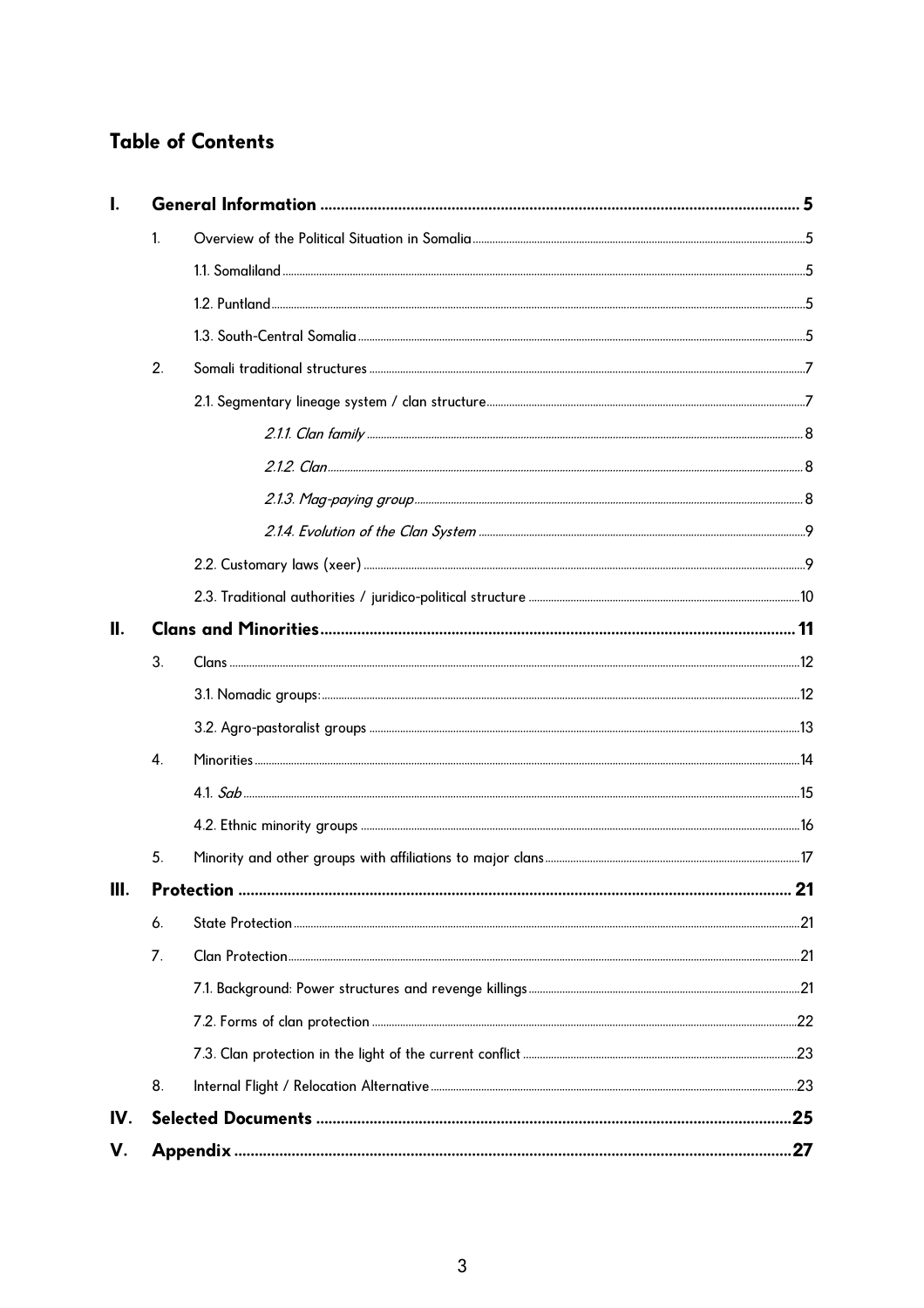# **List of Abbreviations**

ARS - Alliance for Re-liberation of Somalia

FPENS - Formal Private Education Network in Somalia

GNU - Government of National Unity

IDP – Internally Displaced Person

SCS – South-Central Somalia

TFG - Transitional Federal Government

UIC - Union of Islamic Courts (also: ICU, Islamic Courts Union)

UNHCR - United Nations High Commissioner for Refugees

USC - United Somali Congress

# **Map of Somalia**



University of Texas – Perry-Castaneda Library Map Collection: Somalia (Political), 2002 [http://www.lib.utexas.edu/maps/africa/somalia\\_pol02.jpg](http://www.lib.utexas.edu/maps/africa/somalia_pol02.jpg)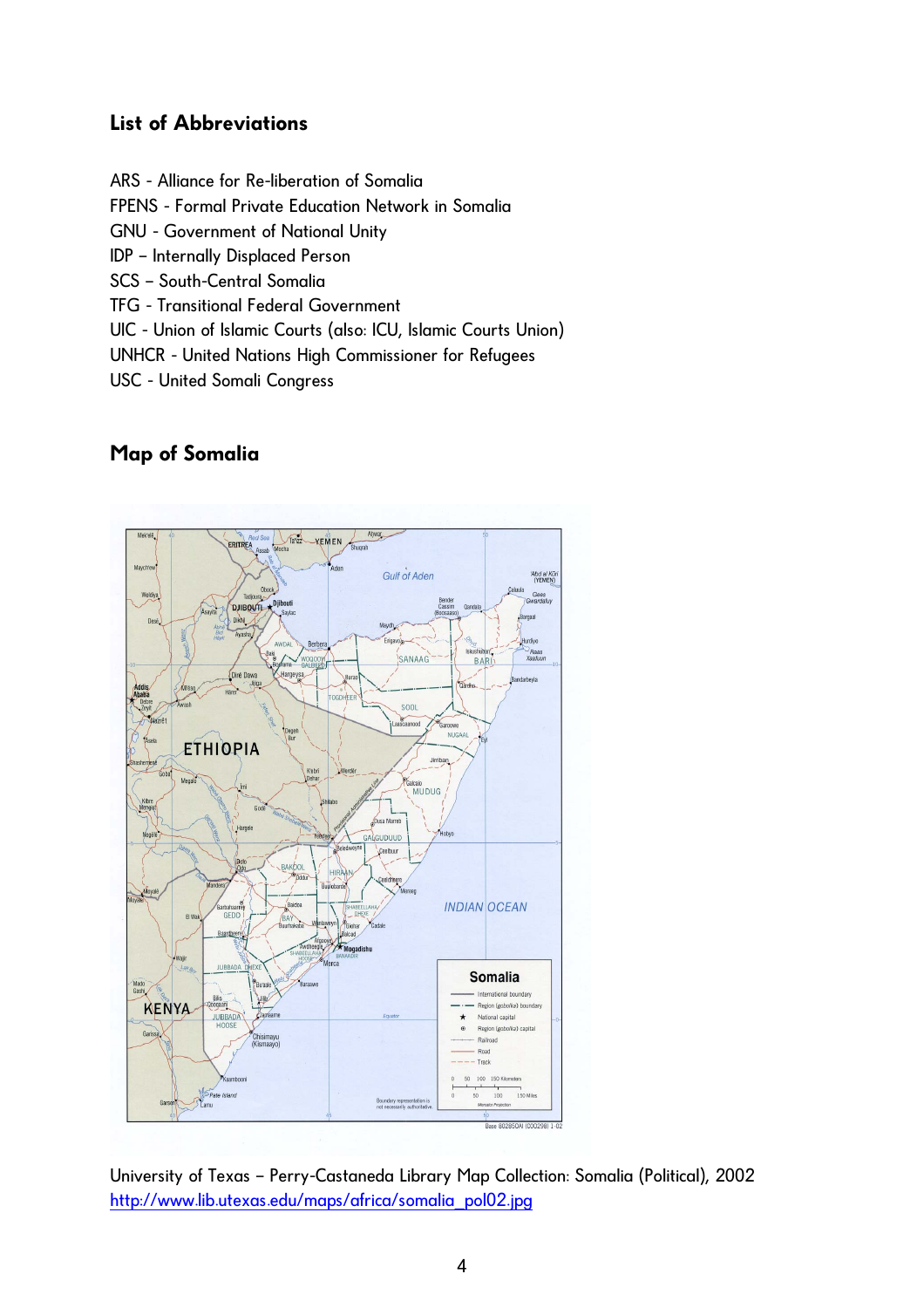## <span id="page-4-0"></span>**I. General Information**

## **1. Overview of the Political Situation in Somalia**

Somalia remains in a condition of internal conflict, fragmentation, and complex political humanitarian emergency. The partial exemptions are Somaliland and Puntland in Northern Somalia.

## **1.1. Somaliland**

The Republic of Somaliland is a region located in the north-western part of Somalia, bordering Ethiopia, Djibouti, and the Gulf of Aden. It declared its independence unilaterally in 1991 but has not been recognised by the international community as an independent state. From 1997, the last conflicts within and between the clans were solved. Since then, Somaliland has been characterised by relative stability and rudimentary but functioning governmental institutions, and a hybrid democratic political system. The legislative is composed of a House of Elders and a House of Representatives. Democratic elections have been held at presidential, parliamentary, and local district levels. At present, Somaliland has a 3-party political system. Somaliland does not regard itself as a clan-based state, and its borders reflect its former colonial boundaries (i.e. of what was British Somaliland), and not clan borders. Somaliland thus includes clans that may be relevant elsewhere if it were a clan-based state.

## **1.2. Puntland**

Puntland is a region in the north-eastern part of Somalia and declared itself an autonomous state in 1998. Puntland is less stable than Somaliland, but has carried out a peaceful transition of government and President in 2005 and 2009, and is showing signs of trying to tackle its internal security issues which include the widespread piracy along its coastline. In contrast to Somaliland, Puntland is very much a clan-based administration, primarily based on the Majerteen clan, and is thus disputing some of the territory inside Somaliland inhabited by clans that belong to the same family as the Majerteen.

## **1.3. South-Central Somalia**

In contrast to Somaliland and Puntland, South Central Somalia is caught up in a more complex conflict than ever as the clan-based political factional rivalry and warlordism is now compounded by fragmented Islamic-based factionalism.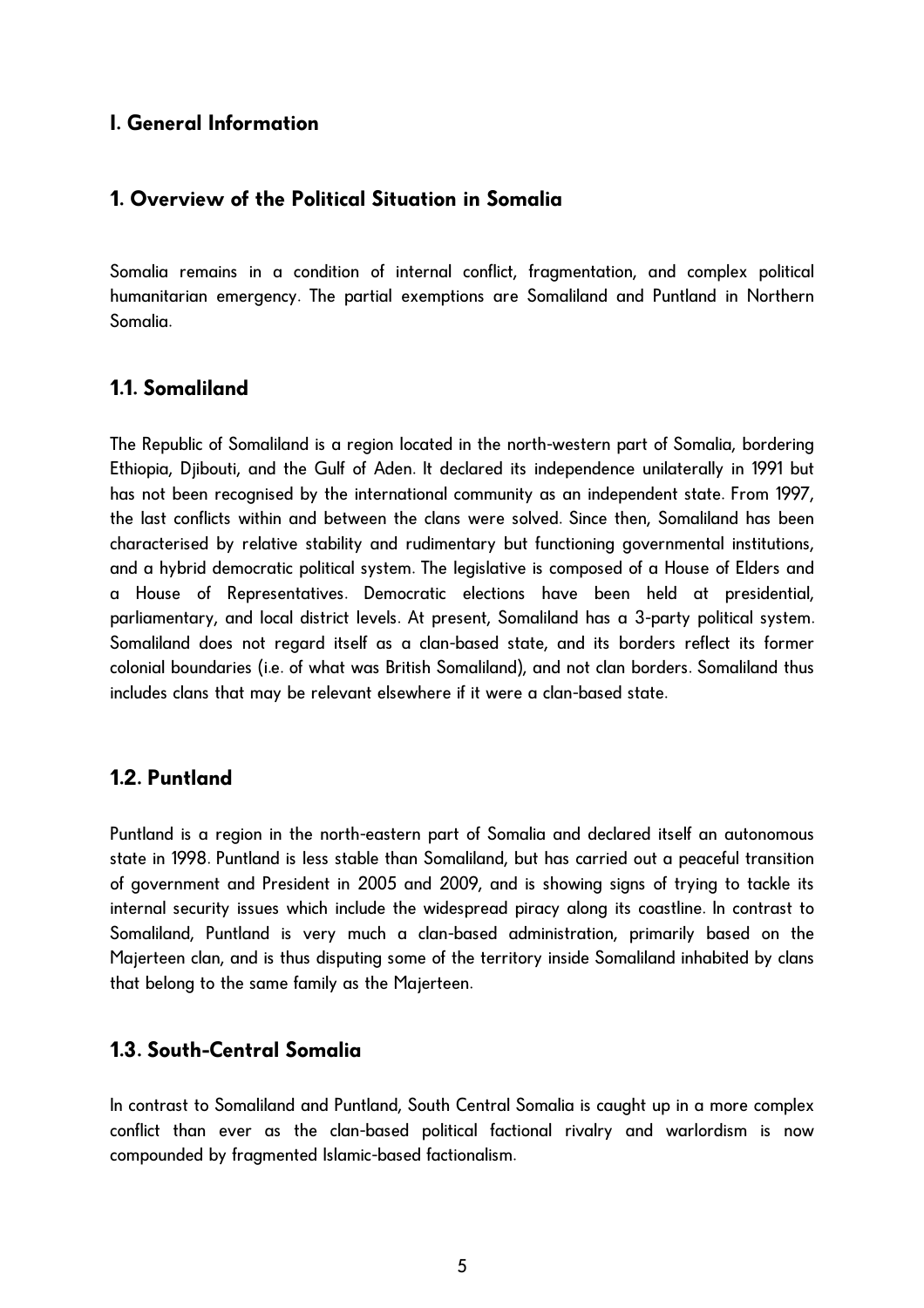When the Transitional Federal Government (TFG) was established in 2004 following the 14th attempt to create peace in Somalia, the expectation was that peace and normalcy would gradually return and governmental institutions would begin to develop. This did not materialise, as the TFG consistently failed to carry through the expected reconciliation necessary to create peace and begin the necessary constitutional processes and institutional rebuilding. Instead, the civil conflict flared up again in Mogadishu and South Central Somalia, particularly in early 2006 when an alliance of warlords clashed with the Union of Islamic Courts (UIC)<sup>[2](#page-5-0)</sup>. The TFG's weakness was clearly displayed, and the UIC militias, with the help of Al-Shabaab (Arabic for "Youth"), a well-trained militia fighting for ideological reasons, defeated the warlords in Mogadishu and easily took control of all of South Central Somalia, with the exception of Baidoa. Failed mediation between the TFG and UIC led to an Ethiopian military intervention in December 2006. $^3$  $^3$  The Ethiopian intervention lasted throughout 2007 and 2008 and caused massive displacements in Mogadishu. $^{\rm 4}$  $^{\rm 4}$  $^{\rm 4}$  The UIC factions regrouped into counter-insurgency throughout South Central Somalia.<sup>[5](#page-5-3)</sup> This situation ended in December 2008 when the Ethiopian army withdrew following a new peace accord entered in Djibouti in June 2008 between the opposition umbrella Alliance for Re-liberation of Somalia (ARS) and the TFG.

Hence, a new 'Government of National Unity' (GNU) has been established under the Presidency of the former UIC leader, Sheikh Shariff Sheikh Ahmed. Today, the conflict has still not subsided as the most radical Islamic groups are continuing their Jihad, although the international community regards the new government as the best hope for establishing a stable regime in Somalia. The Islamic opposition to the GNU remains, despite the parliament decision to implement Sharia law. They too are fragmented, and the country is under control of various groups who seek to establish regional autonomy. Lately the situation has deteriorated radically, after another main UIC leader, Sheikh Aweys, has returned to Mogadishu from his exile in Eritrea. He is now attempting to re-unite the Islamic militant groups in a bloc named Hizbul Islam that seeks to include the Al-Shabaab $^6$  $^6$ , the Ras Kamboni

 $\overline{a}$ 

<span id="page-5-0"></span> $^{\rm 2}$  The UIC was created in 2006 out of the 16 Islamic courts in Mogadishu in response to these warlord attacks and the insecurity in Mogadishu on a district base and implemented Sharia law to ensure security in an area characterised by lack of state law and institutions. They formed an administration based on an Islamic ideology and composed of an executive committee and a *Shura (Council)*. With the exception of three, these courts were not radically Islamic.

<span id="page-5-1"></span> $^3$  Ethiopia was concerned with certain Somali groups (mainly Darood clan) with strong Islamic as well as pan-Somali agendas which pursued the aim of gaining control of the Somali-inhabited Ogaden region of Ethiopia to preserve cross-border transhumance patterns of Somali nomads.

<span id="page-5-2"></span> $^4$  Several hundred thousand people fled from Mogadishu to the environs, including the area northwest of Mogadishu up to Afgooye and the Galgaduud region, where many of the clans in Mogadishu had originated (see Map 1 in the appendix).

<span id="page-5-3"></span> $^{\rm 5}$  Islamic insurgent groups included regrouped Al-Shabaab militias, clan-based militias of the Hawiye, and the socalled al-Muqawama (Arabic for "resistance") against the perceived Ethiopian occupation.

<span id="page-5-4"></span> $^6$  Al-Shabaab itself is currently internally split: A radical faction that includes foreign fighters operates along the coast from Kismaayo in the South up to Afgooye (near Mogadishu). They oppose Sheikh Mukhtar Robow (Abu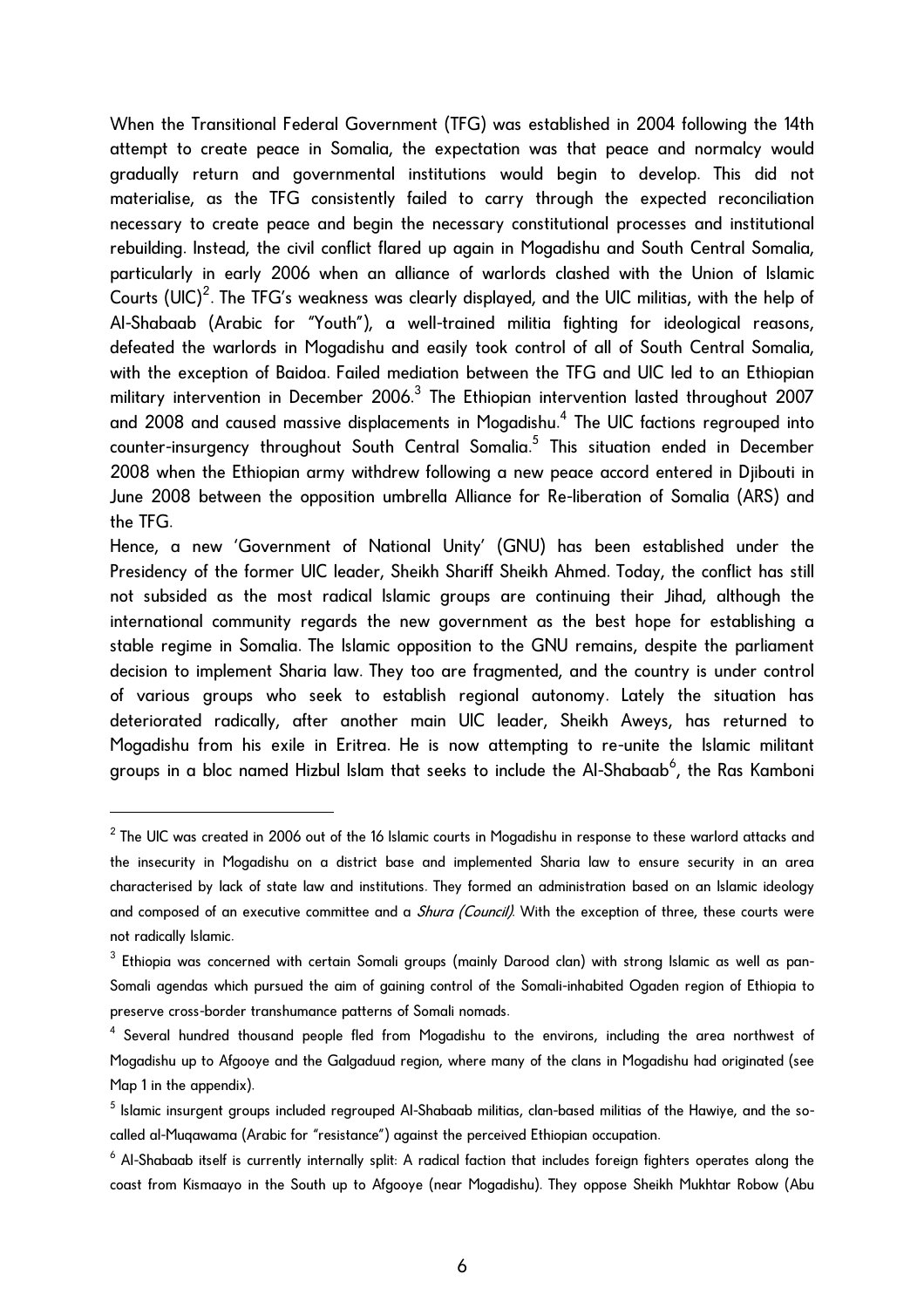<span id="page-6-0"></span>group (active in the southern Jubbalands unter the leadership of Hasan Turki), and other UIC groups, aimed at toppling the GNU. In all of the above-mentioned conflicts, there are numerous sub-clan and inter-clan conflicts going on simultaneously, which makes it extremely difficult to fully understand the details and to make feasible generalisations when assessing the situation.

# **2. Somali traditional structures**

The key to an understanding of the political constitution of the Somali society lies in kinship and its specific kind of social contract, for "[a]s long as the Somalis are dependent on their kinship lineage for security and protection, responsibilities, duties, rights and liabilities will continue to be perceived along collective rather than individual terms. Hence, the clan will remain collectively responsible for actions of its individual members, and rights of women and children will continuously be seen in the context of the interests of maintaining the strength of the male-based clans." (Gundel, November 2006, p. iii)

The Somali kinship structure is based on an agnatic (patrilineal) $^7$  $^7$  lineage type – known as clan. Genealogies define the belonging of kinsmen to certain clans, according to the ancestor from whom they stem. The social contract defines the terms of the collective unity within and between the agnatic clans. A general description of the Somali traditional structures can analytically be divided into three core elements: 1) Their traditional social structure: The segmentary lineage system or clan structure; 2) Their customary laws – the xeer; 3) Their traditional authorities or juridico-political structure (see Fig. 1 in the appendix).

However, it is important to realise that the traditional structures of the Rahanweyn, the minorities, and the people of Bantu and Arabic descent are often very different from the nomadic culture. Without any in-depth studies that describe the agro-pastoralist, sedentary and coastal cultures, there is a risk of reproducing the mistake of extrapolating the nomadic traditional structures upon these cultures. Unfortunately, it is primarily the segmentary clan system representing the nomadic-pastoralist people that are described in the main literature on Somalia.

# **2.1. Segmentary lineage system / clan structure**

"The clan-system is the most important constituent social factor among the nomadic-pastoralist Somalis" and this "segmentary lineage system can be differentiated into categories of clan-

l

Mansur), an Al-Shabaab spokesman, whom they accuse of nepotism after he accepted entering into agreements with international aid organisations.

<span id="page-6-1"></span> $^7$  Hereby, descent is based on the father's lineage.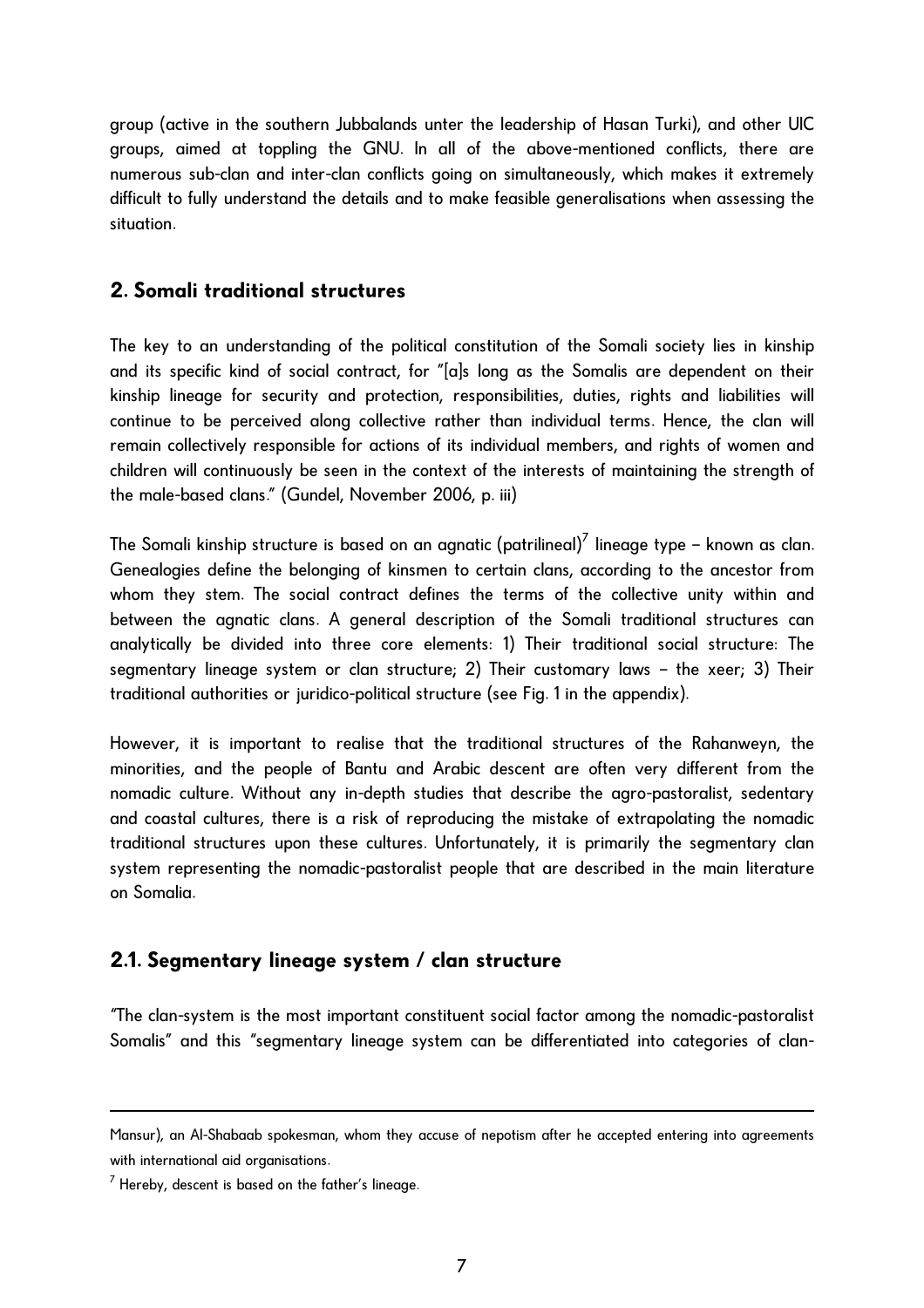<span id="page-7-0"></span>family, clan, sub-clan, primary lineage and mag-paying group as divisions of varying size (Lewis 1961: 4)" (Gundel, November 2006, pp. 4-5; Fig. 2 in the appendix)

#### 2.1.1. Clan family

"The clan-family is generally the upper limit of clanship. The genealogical length of a clan family is not fixed and can count up to 30 generations to a common ancestor (Lewis 1961: 4)."(Gundel, November 2006, p. 5) $^8$  $^8$ 

## 2.1.2. Clan

"The clan (often 20 generations) can act as a corporate political unit, and do tend to have some territorial exclusiveness, following their regular seasonal movements for pasture and semi-permanent settlements. Clan-members derive their identity from their common agnatic descent rather than the sense of territorial belonging. The clan is in other words the upper limit of political action, has some territorial properties, and is often led by a clan-head, but remains without centralised administration or government. The most distinct descent group within the clan is the 'primary lineage', defined as the lineage to which a person describes himself as a member (most often between 6 and 10 generations). Marriage is usually outside the primary lineage, and links them together, which functions to reduce the otherwise endless feuds between primary lineages (Lewis 1961: 5)." (Gundel, November 2006, pp. 5-6)

## 2.1.3. Mag-paying group

l

"The most basic and functional lineage unit is the  $mag$ -paying group or  $\vec{d}$ ya-paying group as they are mostly known in English language." (Gundel, November 2006, p. 6)<sup>[9](#page-7-2)</sup> Mag-paying groups are "the most important level of social organisation for each individual. It is a small corporate group of a few lineages who reckon descent to a common ancestor some 4 to 8 generations, and is sufficiently large in numbers (few hundred to a few thousand men) to be able to pay the *mag* (according to Sharia: 100 camels for homicide) if need be. Hence, all men are defined by their belonging to a *mag*-paying group, and their social and political relations are defined by contracts called *xeer* – the Somali customary laws – that are entered within and between mag-paying groups." (Gundel, 2006, p. 6; see below for more details on customary laws/xeer)<sup>[10](#page-7-3)</sup>

<span id="page-7-1"></span> $^8$  Many of the lineages are to large extents also social constructions. Even though Somalis may claim being able to track perhaps 20 or 25 levels back in their families, they are usually not exactly correct for more than 13 or 14 layers back.

<span id="page-7-2"></span> $^9$  "*Diya* is the Arabic word for blood-compensation. *Mag* is the Somali word" (Gundel, November 2006, p. 6 )

<span id="page-7-3"></span> $10$  Althouah actual payment in camels is infrequent now, as payments are often transferred into the value of cash, this is the main value which is still being adhered to. "It is only through membership of a *mag-paying* group that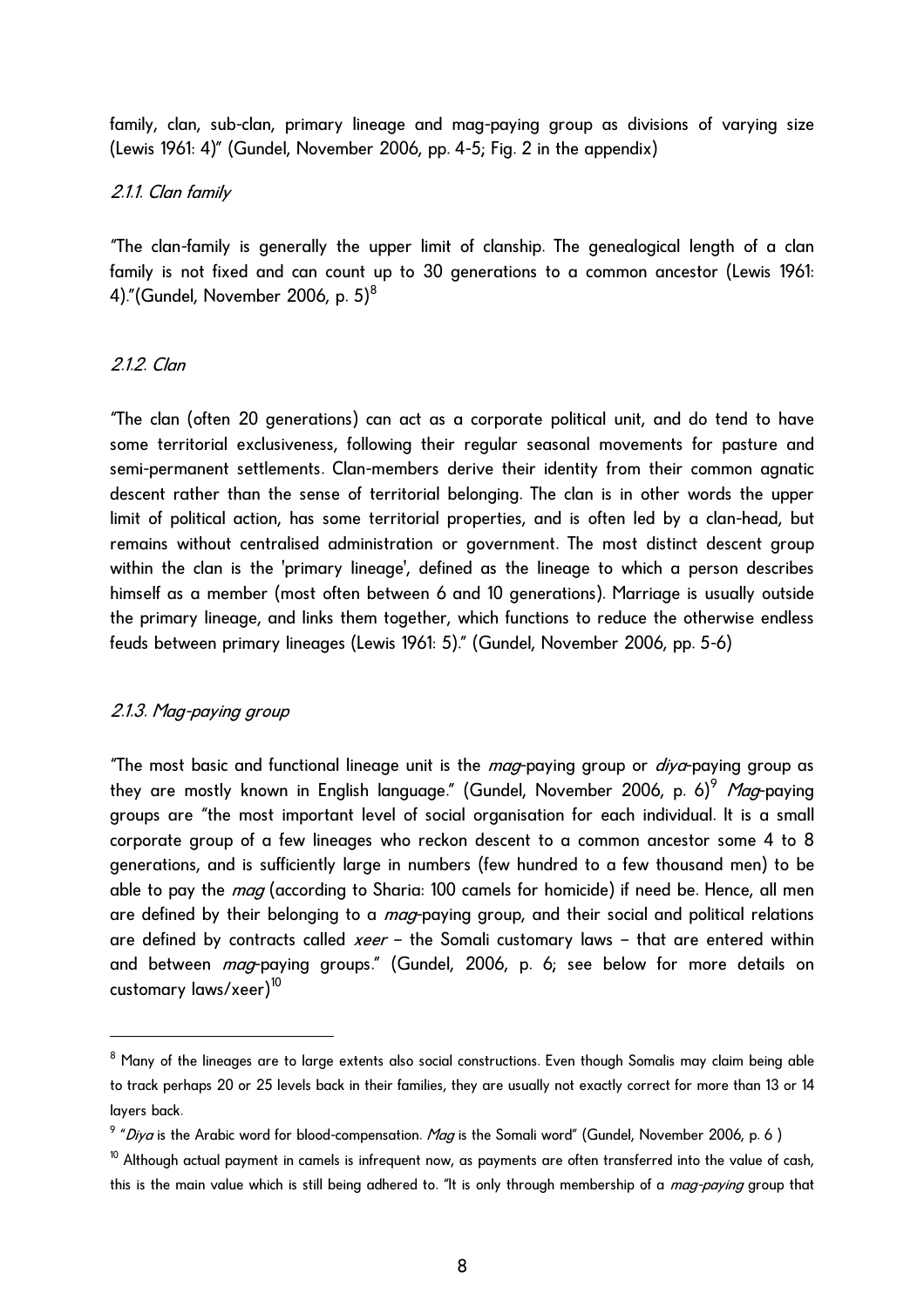<span id="page-8-0"></span>As the "institutional viability of the mag-paying groups […] is founded in their ability to collectively meet the blood-debts (*mag*) of their members, it "may today be challenged", amongst other factors, "by the very scale of blood compensations, which due to the combined level of conflict and killings, and the loss of livestock due to droughts and environmental degradation cripples their ability to meet their obligations, with the fatal consequence that they no longer can contain revenge killing cycles and inter-clan fighting." (Gundel, 2006, pp. 6-7)

#### 2.1.4. Evolution of the clan system

"It should be noted that the described segmentary lineage system is not absolute, but rather in a constant process of relative change. […] This is due to population growth whereby the number of primary lineages grows too." (Gundel, 2006, p. 6) $<sup>11</sup>$  $<sup>11</sup>$  $<sup>11</sup>$  The tendency to split starts</sup> when too many quarrels occur, while the moment a split actually takes place is when the group is capable of dividing into two groups who are each able to pay 100 camels. In this natural evolution of the clan system, genealogical reference points of clan groups (i.e. the names being used) change over time, as, following a political split, the old reference point disappears and the new groups subsequently each refer to a new one. However, in political terms these groups use the same system, i.e. in order to demonstrate that "we are together as a big family, we are strong, we are a bloc", mag-paying groups refer to their main clan families (in spite of infightings between themselves on the clan or sub-clan level). It also occurs that groups unite, in which case they go back in the genealogy and re-instate the old reference point.

## **2.2. Customary laws (xeer)**

l

The Somali traditional 'political contract' consists of customary laws – referred to in Somali as *xeer* – through which "members of a *mag*-paying group are obliged to support each other in political and jural responsibilities, especially in paying and receiving compensation for acts committed by members of one group against another - even over vast distances, since it is the kinship that bonds them. It is the responsibility of the elders (*oday*) of the *mag*-paying groups to oversee that the terms of the *xeer* are honoured (Lewis 1961: 6)." (Gundel, 2006, p. 6)

an individual has any political and jural status. An individual cannot himself act as a viable and independent political unit, i.e he can't alone pay 100 camels, without the assistance of others. In this way a man is forced to sub-ordinate himself to the collective rights and interests of the mag-paying group. Below the mag group there is a further sub-division called jiffo or rafiso-paying group (40 or 33 camels depending on the area) and below that again you find the *jilib* or raas-paying group (20 or 11 camels)" (Gundel 2006, p. 6, footnote 5).

<span id="page-8-1"></span> $11$  Therefore, information contained in clan maps and charts (e.g. Map 2 in the appendix) can only be approximative.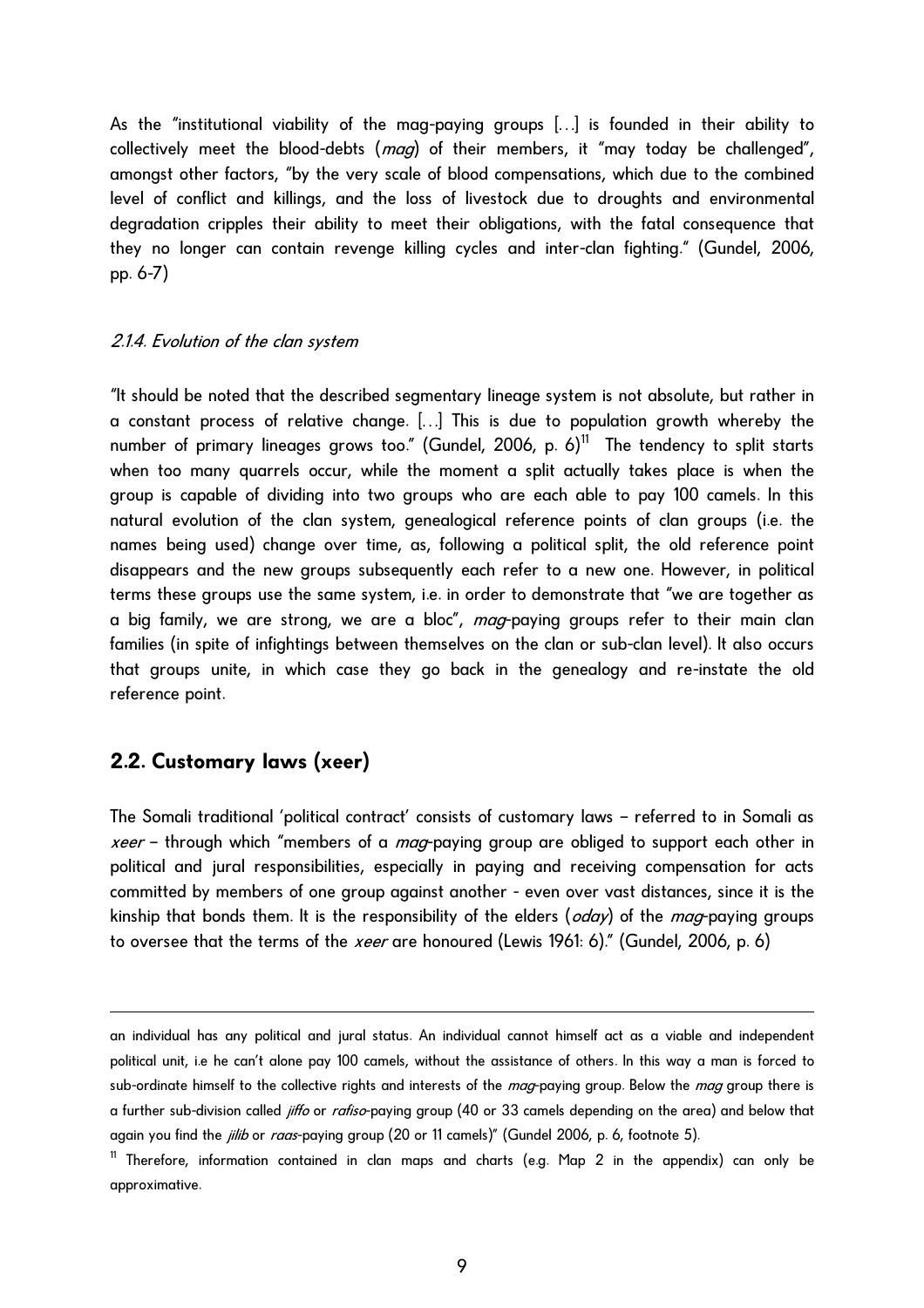<span id="page-9-0"></span>They are historically based on precedents, hence, unlike fixed law, they are constantly capable of evolving, with future decisions based on ones made in the past. Today the *xeer* are particularly important in rural areas where the presence of modern political institutions is weak. They are however also applied in urban areas with local administrations and even here the *xeer*, instituted through traditional elders, is usually the first recourse in dispute management, settlement and reconciliation among both ordinary citizens and between business people. The importance of the *xeer* is indisputable, especially in Northern Somalia as the *xeer* are applied in solving perhaps 80-90% of all disputes and criminal cases. In Southern Somalia with increasing pre-dominance of radical Islamic groups, strict versions of Sharia are increasingly applied as the ruling law rather than the traditional xeer. However, while the xeer is simultaneously a force for justice and social cohesion, it may also conflict with both international human rights standards and Islamic Sharia law. In general, the collective responsibility imposed on *mag*-groups by the *xeer* is seen as removing responsibility from individual perpetrators of crimes. (Gundel, 2006, iii)

## **2.3. Traditional authorities / juridico-political structure**

In the juridico-political authority structure of the clan system there are different levels of elders. Highest-level elders are often referred to as Suldaan, Ugaas or similar (in Puntland they are referred to collectively as *'lssim'*) and have a mainly judicial role and symbolically represent the clan members while lacking actual political power. The lower level of elders usually represents the blood compensation (*mag*-paying) group. Even today, these elders keep track of the whereabouts of their family members so that in case a group is obliged to pay blood compensation, they can find their members in order to have them pay their share. "Since the civil war in 1990 the traditional authorities have regained considerable importance, especially in creating peace, security and law and order after the state collapsed. Their primary role is still the regulation of access to shared resources such as grazing areas and water. The role of the clan elders in this can not be overstated, as they are simultaneously act as legislators, executors and judges. Decision-making is led by the male clan elders on the basis of consensus – factors which both subordinate the interests of individuals to the interests of the clans, and severely marginalise women in decision-making." (see Gundel, 2006, iv)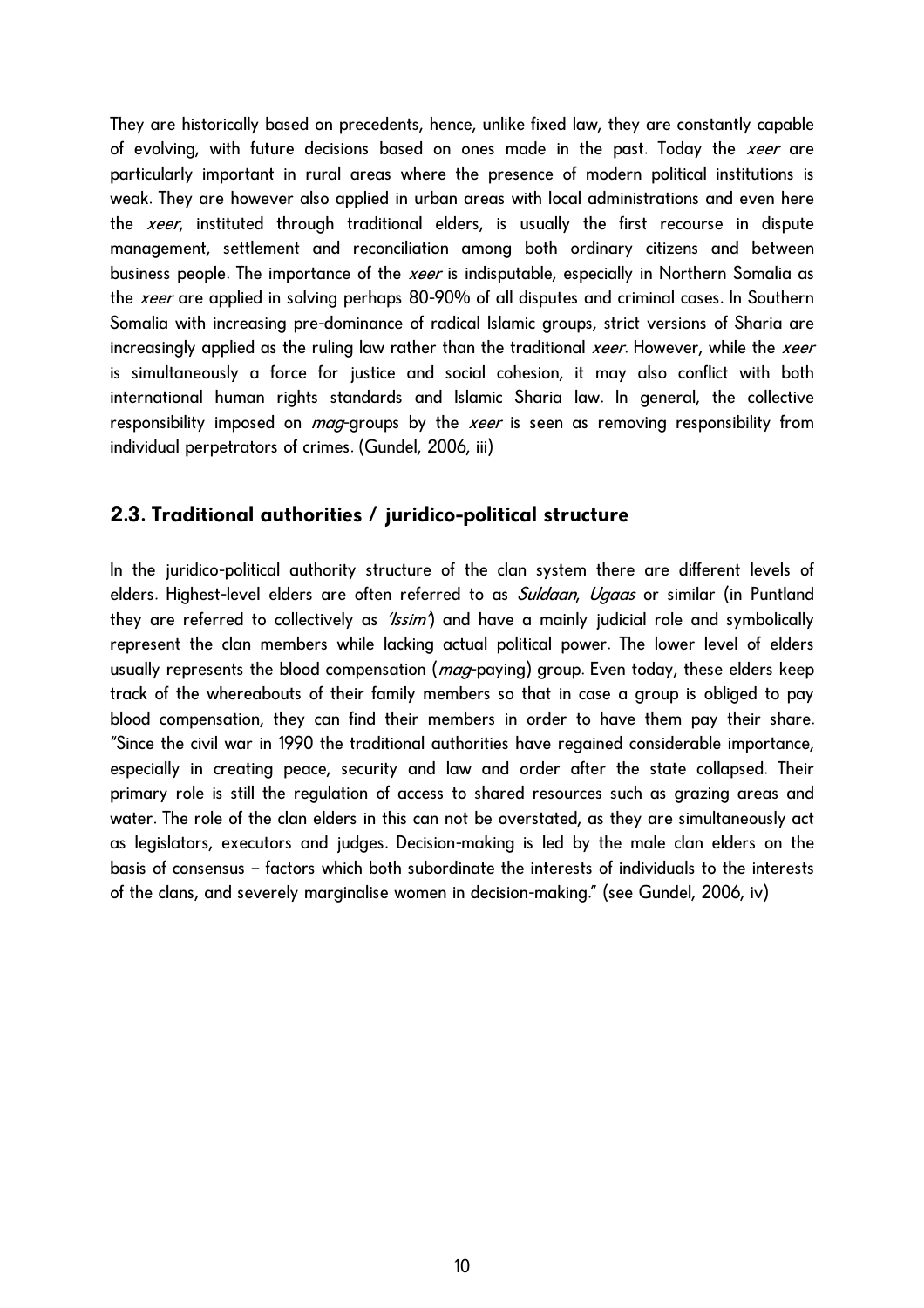# <span id="page-10-0"></span>**II. Clans and Minorities**

l

Somalia is often misrepresented as a country with an ethnically homogeneous population, culture and language. Indeed, the perceived majority of the population are composed of the ethnic nomadic-pastoralist Somalis who speak Af-Maxaa-tiri (i.e. the "noble clans" of the Darood, Hawiye, Dir, and – depending on one's perspective – the Isaaq), which became the official language of Somalia after independence. The other large group is composed of the mainly sedentary agro-pastoralist people, residing in the inter-riverine area between the Juba and Shabelle rivers in Southern Somalia, known as Digil-Mirifle or Rahanweyn. They speak Af-Maay-tiri, which is quite distinct from Af-Maxaa-tiri.<sup>[12](#page-10-1)</sup> Outside this homogeneity, one also finds the minorities (see below).

Identifying clan groups constitutes a complex task, and it is almost impossible to draw an entirely correct chart of all the clan families, because they form a living organism, and it is difficult to keep track of the constant developments.

On the level of political representation, the Transitional Federal Government (TFG) has established in 2000 the so-called "4.5 formula" which seeks ensure that each of the four main clans (identified as the Hawiye, the Darood, the Dir, and the Rahanweyn) be equally represented in government. The remaining "0.5" is intended to accommodate all groups that are not part of the main clans, i.e. minorities, women, civil society and other groups. However, this formula is highly disputed as a viable formula for conflict resolution in Somalia as reflected by the continued civil war in South Central Somalia.

As far as the actual size of clans is concerned, Somalis commonly claim that their groups are considerably more numerous in members then they are in reality, in order to demonstrate strength. It can be observed that the area between the Juba and Shabelle rivers in Southern Somalia is characterised by considerably greater population density than the areas inhabited by nomadic groups. Therefore, particularly the Rahanweyn groups may constitute at least 25 to 30 per cent of the full population, and hence be larger in size than they are commonly said to be. The Bantus who are often referred to as small groups of perhaps 6 per cent may in fact constitute 20 per cent of the population, and in South-Central there may even be local districts where they form even 50 per cent of the local population. However, these groups are politically suppressed and "hidden away" in Somali figures which favour the nomadic clans.

<span id="page-10-1"></span> $12$  It should be noted that one cannot understand the dynamics with reference to the larger clan groups alone, as there are always sub-clan, and sub-sub-clan rivalry and factionalism, which often brings sub-clans of the major clan groups together in political alliances across the major clan groups.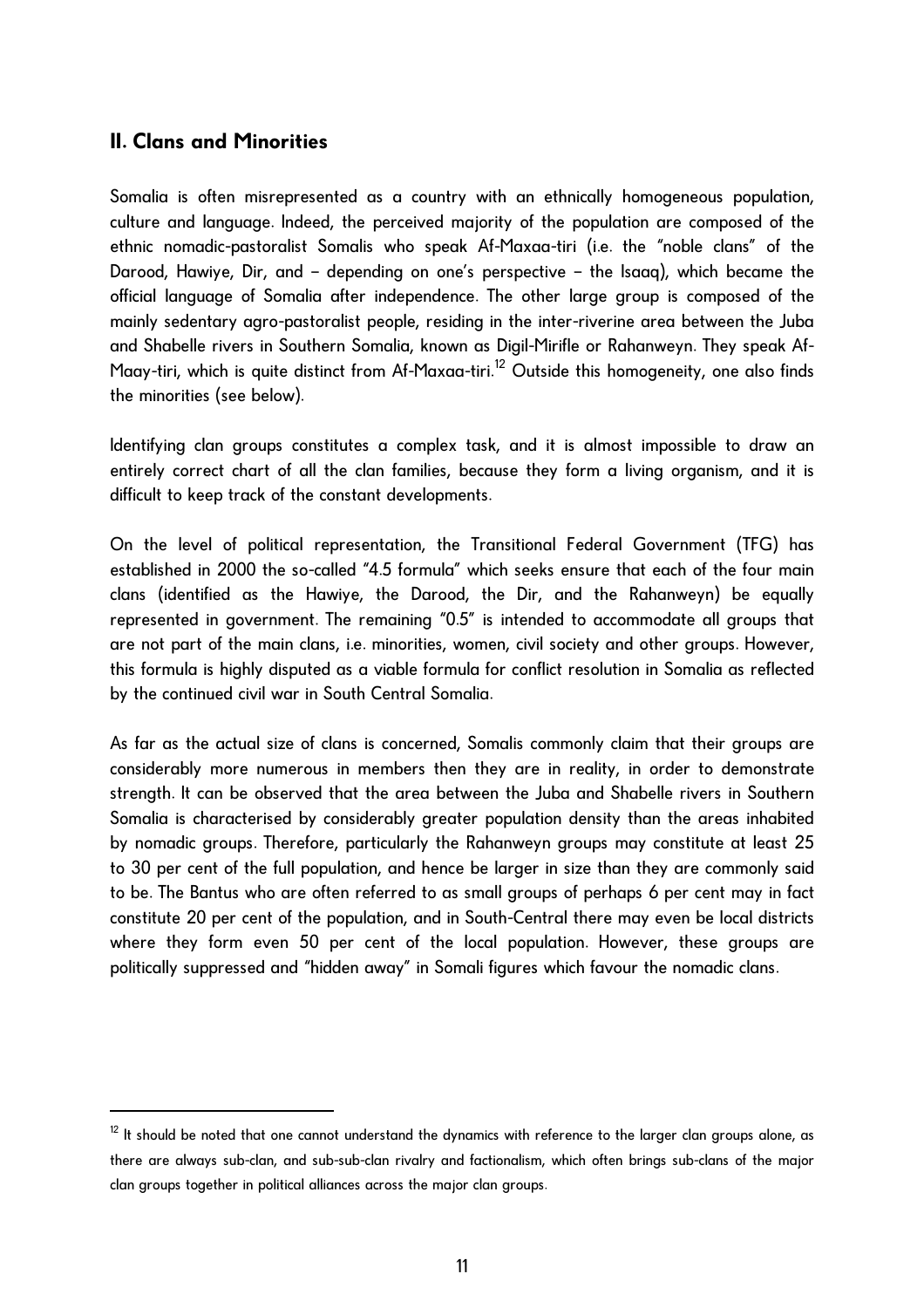# <span id="page-11-0"></span>**3. Clans**

## **3.1. Nomadic groups**

"The lineages of the pastoral Somalis are united by a common, mythological perception of direct lineal descent from the forefather Samaal and the household of the prophet Mohammed, notably the Qurayshi clan, and specifically his cousin, Aqiil Bin Abi-Talib. Today, this segmentary clan system is represented by three to four main clan families descending from Darood, Hawiye, Dir and depending on who you ask, Isaaq" (Gundel, 2006, p. 5; see also Fig. 3 in appendix).  $13$ 

## Darood

The Darood are commonly divided into three major groups referred to as Ogaden, Marehan, and Harti. The Harti are composed of the Majerteen who now are found in Puntland mainly, and the [Dulbahante](http://en.wikipedia.org/wiki/Dhulbahante) and [Warsangeli](http://en.wikipedia.org/wiki/Warsangali) who mainly live within the borders of Somaliland. Puntland almost entirely overlaps with the Majerteen clan family.<sup>[14](#page-11-2)</sup> The Marehan inhabit South-Central Somalia, where they are dominant in Gedo region. The Ogaden can be found in Southern Somalia where, over the last years, they have gained increased control of Lower and Middle Juba, as well as in Ethiopia and Kenya. Since the Darood are present in the North, in South-Central Somalia as well as inside Ethiopia, and Kenya, they can be considered the strongest pan-Somali nationalists.

## Hawiye

 $\overline{a}$ 

As to the Hawiye, the two most important and commonly used sub-divisions are the Habar Gedir and the Abgal. The Hawiye can be found in central and southern Somalia,<sup>15</sup> and particularly its Abgal and Habr Gedir groups are dominant in Mogadishu. The Hawiye are not as present in the other areas, and would generally be content with control over South Central Somalia.

<span id="page-11-1"></span><sup>&</sup>lt;sup>13</sup> Somalis do not agree on the identity of Samaal and on the genealogical reference. Samaal is also presumably what gives the name to Somalia, indicating the dominance of the nomadic pastoralists over all other peoples in Somalia. The Somali Nomads indeed managed to get in full power and to make the assumption that the Somalis are an ethnically homogenous tribe.

<span id="page-11-2"></span><sup>&</sup>lt;sup>14</sup> This is the cause for Puntland's disputing of territory inhabited by the Dhulbahante and Warsangeli inside Somaliland, aiming to make these groups unite with the Harti group in Puntland.

<span id="page-11-3"></span><sup>&</sup>lt;sup>15</sup> Since the Hawiye clans from the Central regions played a leading role in ousting the former President Siad Barre from power, these clan groups conquered and dominated large parts of Southern Somalia.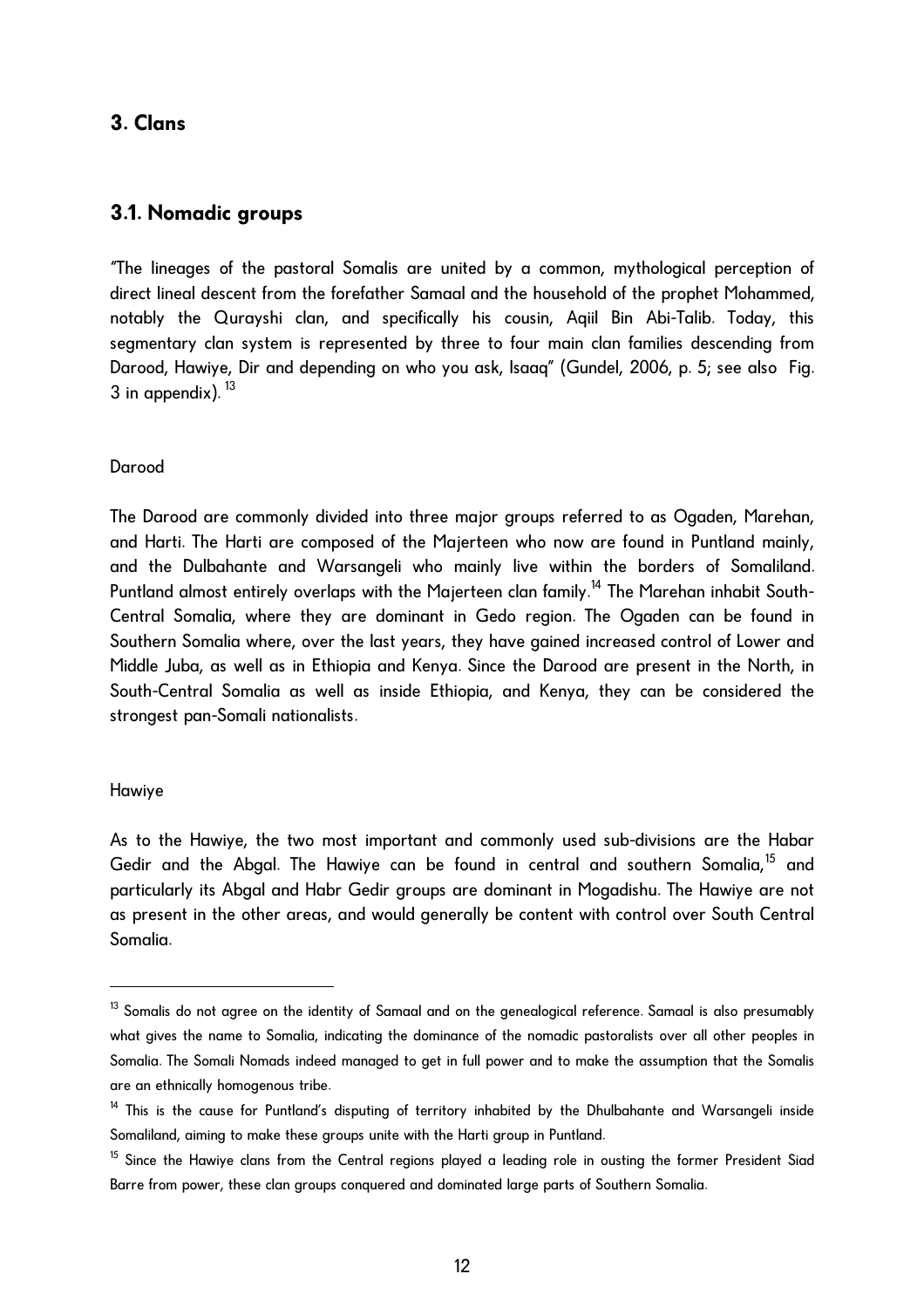<span id="page-12-0"></span>Dir

The Dir include groups such as Issa, Gadabursi, and Biymaal. Dir groups live in Somaliland as well as in South-Central Somalia.

Isaaq

l

As mentioned above, in the case of the Isaaq, there is a controversy as to whether they constitute a clan family of their own. This is being affirmed by the Isaaq themselves, while southern Somalis and the Majerteen claim that Isaaq are part of the Dir. The Isaaq have cousin links to the Dir groups such as the Biymaal, Issa and Gadabursi. Isaaq are the primary inhabitants of Somaliland (although its current president is from the Gadabursi group).

## **3.2. Agro-pastoralist groups**

The Somali agro-pastoralists refer to themselves as originating from Saab (see Fig. 4 in the appendix)<sup>[16](#page-12-1)</sup> and encompass the two groups of Mirifle and Digil, as well as the Rahanweyn who sometimes refer to be identical with Mirifle and Digil. The agro-pastoralist clan structure is considerably different from that of the nomadic groups. As far as the Rahanweyn are concerned, they do not trace their genealogy as far backwards as the nomads and "the segmentation at the larger units of the clan is one of the important features that make the Rahanweyn social organisation different. Their clans are composed of 4-7 jilib that pays diya together. Hence, the diya-paying group structure of the Rahanweyn is different as they pay diya collectively at a much higher level in their lineage structure than the pastoralists do." (Gundel, November 2006, p. 30) These differences are due to the fact that these groups do not practice transhumance migration in the same way as nomads, but agriculture. They also keep camels as a last resort strategy for severe droughts, in which case they may also migrate, however this needs to be distinguished from nomadic ways of migration. Hence their basis is location, and their home state is more important for their identity than the clan. Their structure of elders are considerably more hierarchical and tightly related to the villages and home states.<sup>[17](#page-12-2)</sup>

Politically, since 1999, the Rahanweyn clans have increasingly gained control of their 'own' regions of Bay and Bakool in the inter-riverine area between the Juba and Shabelle rivers in Southern Somalia. While traditionally, the Rahanweyn were traditionally peaceful people and not involved in the original civil war, they have now established their own army and seek to

<span id="page-12-1"></span><sup>&</sup>lt;sup>16</sup> Interestingly, *Saab* is similar to the shorter word *Sab* which is used to refer to the minority groups who are identified in occupational terms (see below).

<span id="page-12-2"></span> $17$  It is also for the same reason that the Digil and the Mirifle historically were the main people involved in establishing the first centralised polity in Somalia prior to the arrival of the Italians and colonisation.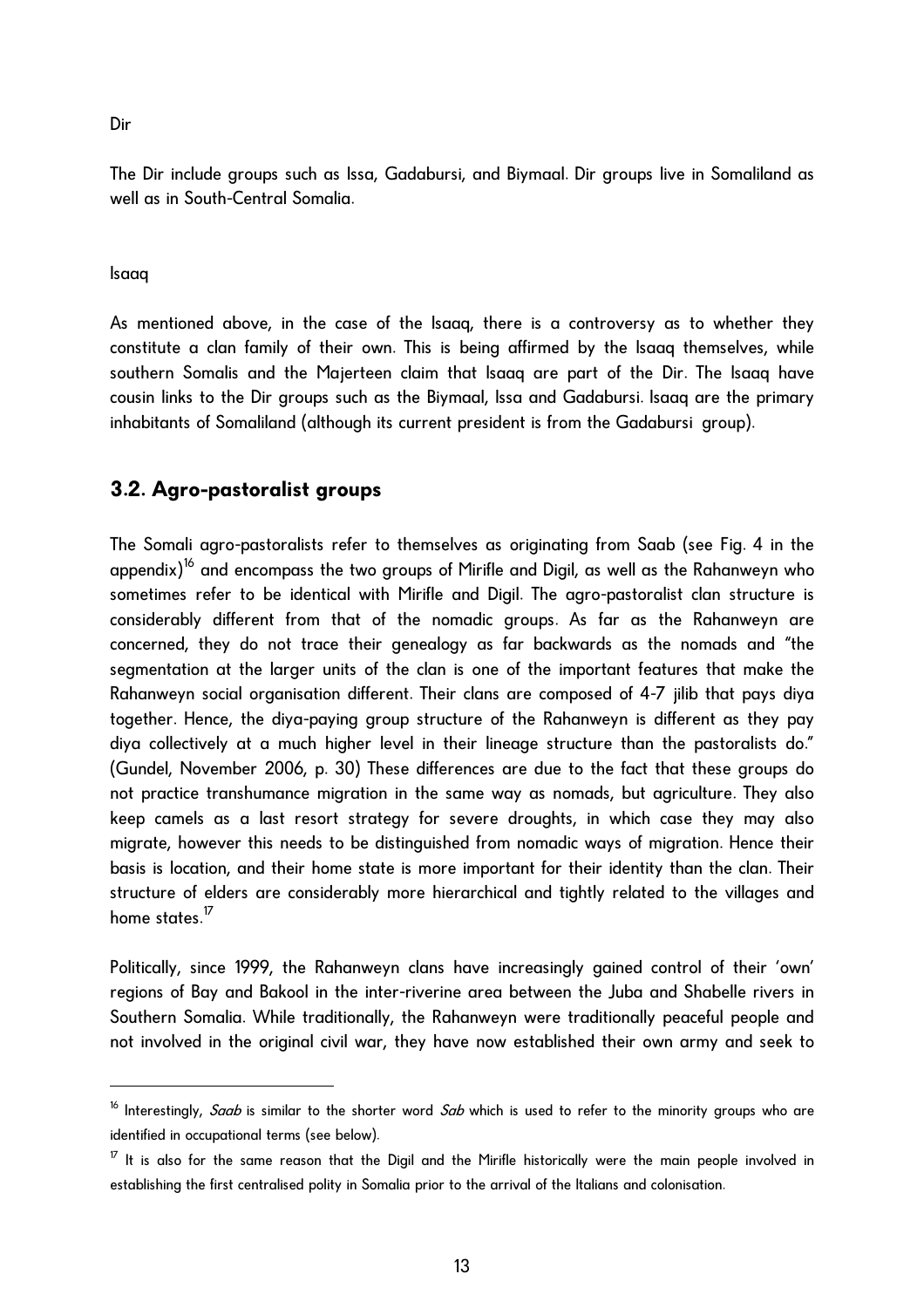<span id="page-13-0"></span>control their own areas (where Al-Shabaab is predominant today).<sup>[18](#page-13-1)</sup> However, they generally do not appear to be concerned with controlling other areas.

# **4. Minorities**

l

Minorities are not clans, although this is what the Somali Nomadic clans call them because they want to assimilate them into their structure. Among the minorities, one can find the 'outcaste' groups, or bondsmen known collectively as sab, as well as groups of ethnic Bantu descent and the coastal groups, including those of Arabic descent such as the Bajunis and Barawanis. Minorities are not counted and their languages and cultures are neither accepted nor respected.

It should be first noted that being a minority does not reveal whether or not one is at risk of becoming targeted. Secondly, in terms of their size, the notion of "minorities" is sometimes misleading. Many minorities, such as Bantus, are in many places in South Central Somalia in fact local majorities. However, they are being oppressed by the militarily stronger nomadic clans. Globally, in the Somali context, they are a minority, because they are not overall dominant. The sab are an exception to this, as they are in numbers a clear-cut minority due to the fact that, unlike the Bantus, who live in certain locations, they are scattered over many places.

Thirdly, one can observe the reverse situation in the case of clan groups (such as the Biymaal) who in some areas live in pockets of groups and thus can be referred to as "minorities" on the local level with some justification, but not on the global Somali level due to the fact that they belong to a strong clan-family. Hence generally they can leave the area where they constitute a "minority" and receive protection where their clan is a majority (even though the notion of being "dominant" nowhere means full control, as there are always several clans, and "minorities" present in South Central Somalia). However, this often means that these groups are obliged to leave their local areas where they probably have been living for generations.

This being said, it should be noted that such generalised knowledge and information on clans and minorities is of very limited use when it comes to assessing an individual's risk. This is particularly true in asylum procedures, where decisions made on basis of generalizations of the conditions of certain groups can lead to asylum decisions made on false premises. It must therefore be emphasised that all asylum cases should be treated as individual cases, where

<span id="page-13-1"></span> $18$  This can be seen against the background that the Rahanweyn were severely affected by the big famine in 1991/92 in the course of which they were exposed to food pillaging by Hawiye (USC) and Darood armies without being able to defend themselves.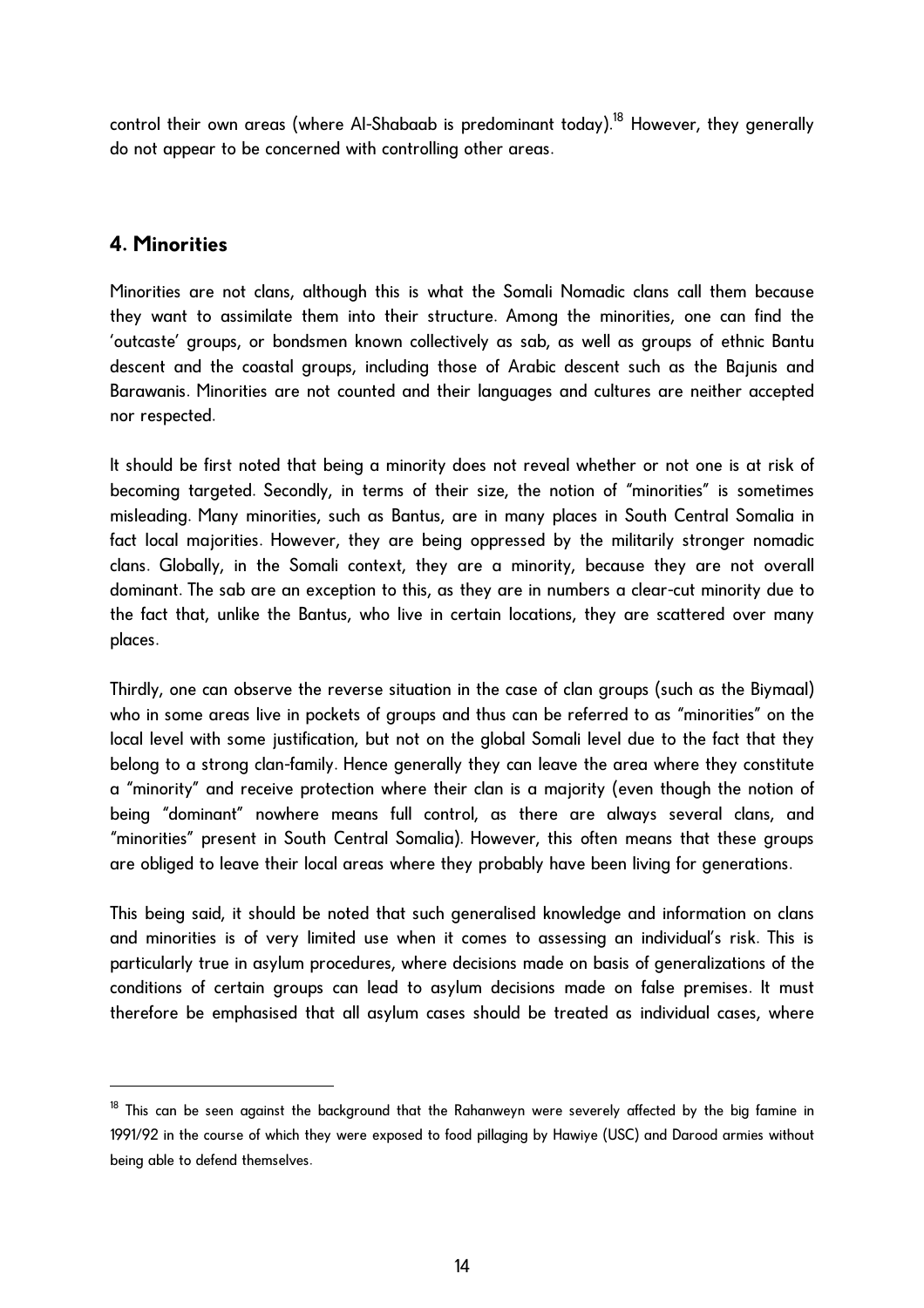<span id="page-14-0"></span>each asylum seekers case is treated uniquely in terms of the degree of individual persecution and risks according to the principles of international refugee law.

# **4.1. Sab**

The sab are traditionally bondsmen of the pastoralist clan groups and they can only have relations with the Somali through an *abbaan* (Somali patron). Internally the sab may have segmented lineage systems along the Somali pattern. Intermarriage is not allowed nor accepted between these minorities/sub-minorities and the "noble" nomadic clans.<sup>[19](#page-14-1)</sup> The *sab* are traditionally denied the right to own land or livestock, to participate in the local businesses, market economy, or politics.

The sab practice various but despised professional skills. Hence sab often refer to groups identified in terms of their occupation. They protect themselves by keeping their own affairs secret, this being their only power to resist the dominance of the Somali nomads, as this creates a dependency of the latter on these groups when it comes to house construction and various kinds of handicraft. They speak a language of their own, although it is disappearing. Sab include the following groups:

## Gabooye/Midgan

In the North, the Gabooye are composed of the Tumaal (blacksmiths), Midgan (shoemakers, hunters and gatherers, poison makers, and hairdressers), and Yibr (see below for details). Groups which belong to Gabooye/Midgan include the Madhibaan, Muuse Dhariyo, Howleh, Hawraar Same, and Habar Yaquup. These groups are also found scattered in Southern Somalia.

## Yibr

l

The Yibr or Yibro (some find Yibro is a mispronunciation) live along the coast in Mogadishu and in Bosasso, Borama, and Burco. In the South, they are described as being distinct from Gabooye. The Yibr are often claimed to be descendants of early Hebrews who settled in the Horn of Africa. According to Virginia Luling, the 'Hebrew' idea is not an anti-Semitic invention by others, but was and is maintained by the Yibr themselves, who have found in this a way of dignifying their outcast status. However, while this Hebrew descendancy is disputed, it is not entirely baseless. While it is true that the 1970's produced a myth about their descent, which

<span id="page-14-1"></span><sup>&</sup>lt;sup>19</sup> While from the *sab* side, there are no barriers to marriage with a member of a nomadic clan, from the point of view of the noble clans, a member from a nomadic clan would lose his protection by his own clan if he married a person belonging to a sab group.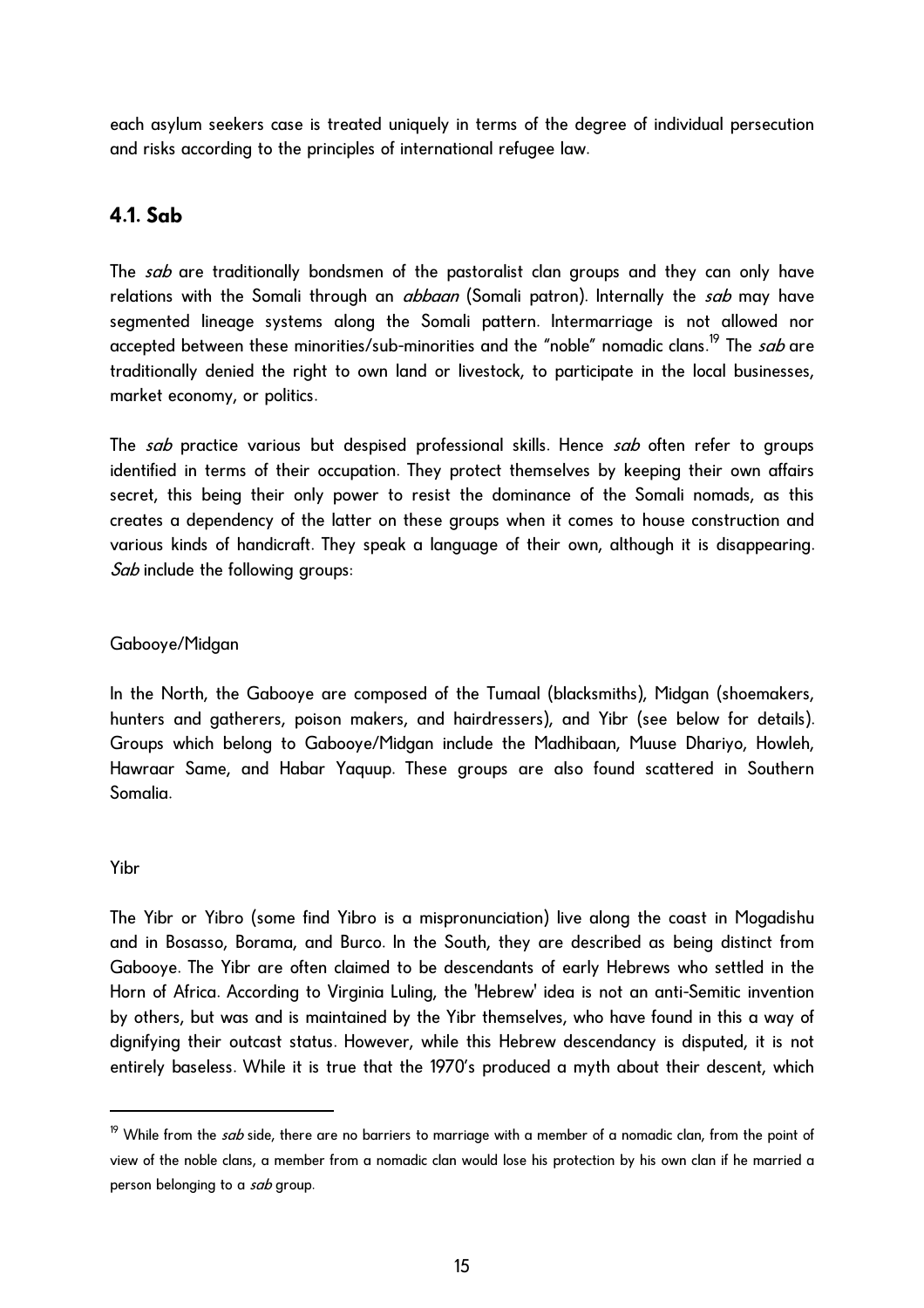<span id="page-15-0"></span>was related to a political effort at discrediting them by playing on anti-Semitic sentiments, there is some historical merit to the notion that ancient Somali people prior to Islam and Christianity did have a connection to Jewish or similar religions, and the present group may derive from the 'losing' part in an ancient religious dispute at Aw-Barkhadle (a religious centre commemorating Sheikh Yusuf Al-Kownin) in present day Somaliland, which still is a location of pilgrimage located between Hargeysa and Berbera. This, however, needs more research outside our present scope.

Members of Yibr used to have mythological functions in society (and do not involve themselves in other tasks in traditional Somali society): They collected the *Samanyo* (a birth gift) from new-born babies and newly-married girls in exchange for giving them a good fortune. Historically, the Yibr enjoyed some protection before independence through this superstitious practice that prevailed about them, and which is now no longer widely practiced. After independence they suffered from the banning of the *Samanyo* custom and other related traditions by the government.

With the presence of radical Islamic groups like Al-Shabaab with strong anti-Jewish attitudes, the Yibr who claim historical descent from the Hebrews have been increasingly suspected by Somalis with a radical Islamic orientation. Therefore members of the Yibr may be targeted in South Central Somalia, despite the fact that they are Muslims today.

Further sab groups present in the South are the Yahhar, Galgalo (woodcarvers), Boon, and Eyle.

# **4.2. Ethnic minority groups**

## Bantus (Jareer)

The Bantus mainly live in the southern areas with a concentration of agriculture. Depending on the location, the Bantu people are called different names such as Gosha, Makane, Shiidle, Reer Shabelle, or Mushungli. They speak the Bantu language while some also speak Arabic and Swahili. In general, Somali nomadic clans seek to assimilate minority groups to control them. However, particularly in the case of the Bantus (whom the 'noble' nomadic clans aim to exploit for the cultivation of the fertile lands), there is a wide perception amongst many of the nomadic clans that they are too different to be assimilated and therefore must be marginalised, which led to a situation of impunity of attacks against Bantu groups. This situation has changed over time, partly due to the fact that Bantu groups have started to organise and arm themselves. Therefore, in certain locations, Bantu groups have gained strength and are able to fend for themselves.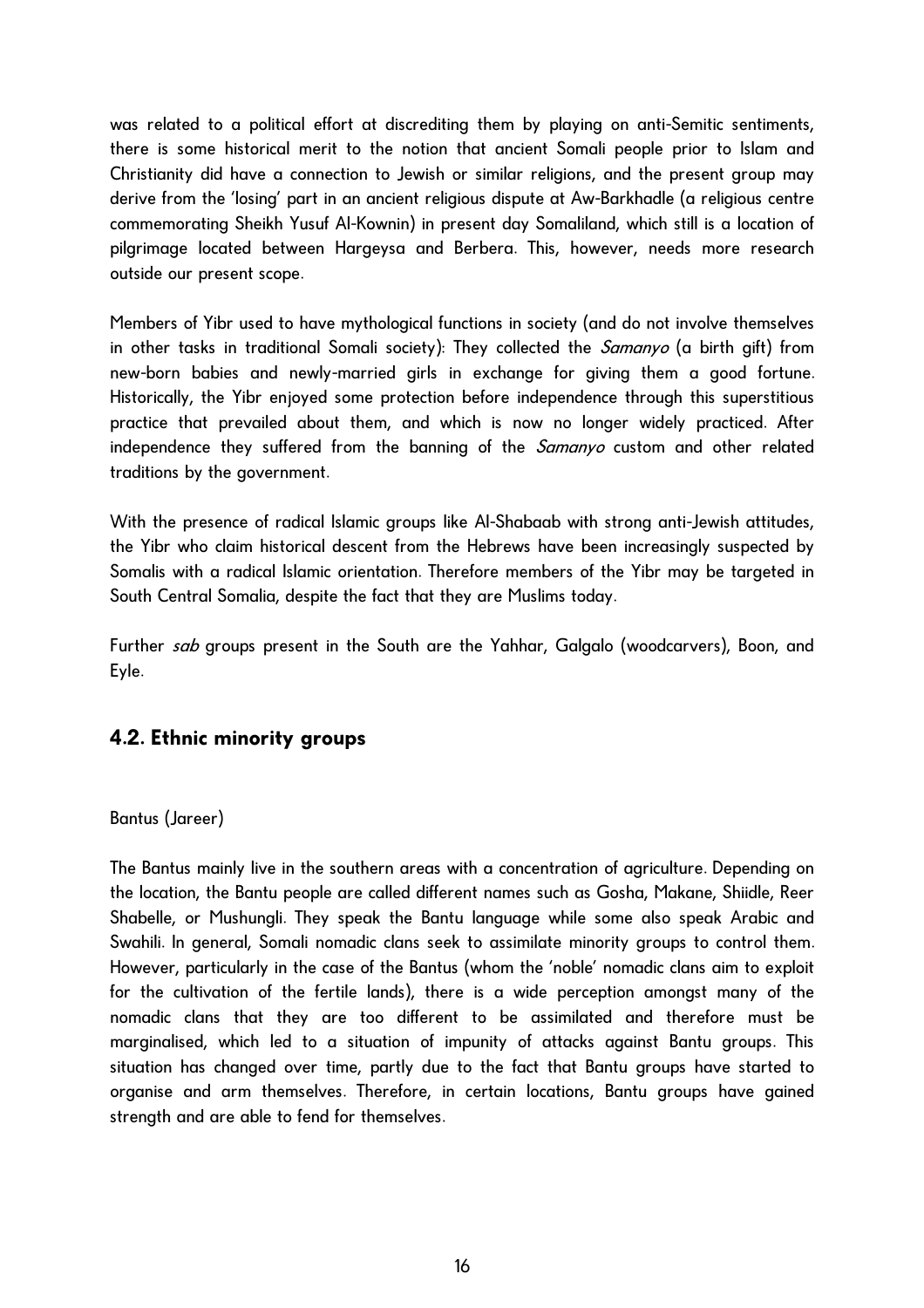## <span id="page-16-0"></span>Coastal groups

These groups include the Benadiri, the Barawani, the Bajuni, and the Jaaji (or Reer Maanyo) and live along the coast. The Barawani and Bajuni are of Arabic descent.

# **5. Minority and other groups with affiliations to major clans**

## Rer Hamar

As the Rer Hamar belong to Benadiri, they can be regarded as minorities in terms of language and culture. They live in the central parts of Mogadishu, in Hamarweyne and Shangani, where they own property. The Rer Hamar, who mainly are of Arabic descent, is not exactly a homogenous ethnic group, but a reference made to the early urban people of Hamar and Shangani Districts of Mogadishu, which are the old historical parts of Mogadishu. There are at least two main 'lineages', namely the 'Gibil Cad' and 'Gibil Madow' (the latter being mixed with Somali descent). In this context, for instance, I have been told that among the Benadiri, there is a small group known as 'Qalimoshube' (part of Gibil Madow) who are discriminated by the other Benadiri 'Rer Hamar' due to their darker skin and occupations.

Today the Rer Hamar are 'not without power', and manage to play a part in the political game with the major clans and are rarely targeted by other clans. The observation is based on the changed context in Mogadishu that has taken place over the past 8 years, within which the 'Rer Hamar' community no longer is subject to the kind of targeted violence committed with impunity by the major warring clans that was the case during the early civil war years where they were targeted partly due to their influence and positions in the past Somali government and because they lost any protection given to them with the collapse of the institutions of rule of law in 1990. This does not mean that the Rer Hamar community no longer is subject to discrimination. Rather, what it means is that there now are a number of mitigating factors to their benefit:

1) The Rer Hamar who succeeded in achieving asylum abroad were successful in raising their case internationally, which also contributed to an awareness about them as a community within Somalia itself, and among members of the transitional governments who were seeking international support.

2) An effect of the latter is that Rer Hamar in Mogadishu now have political positions within the transitional government, as well a number of key positions within the regional administration of Benadir and local government of Mogadishu.

3) The combination of increased advocacy, increased political influence and the 'Mukulal Madow' (black cat) phenomenon of protection which means that they are no longer targeted with impunity as for instance the 'Jareer' groups still are. The 'Mukulal Madow' phenomenon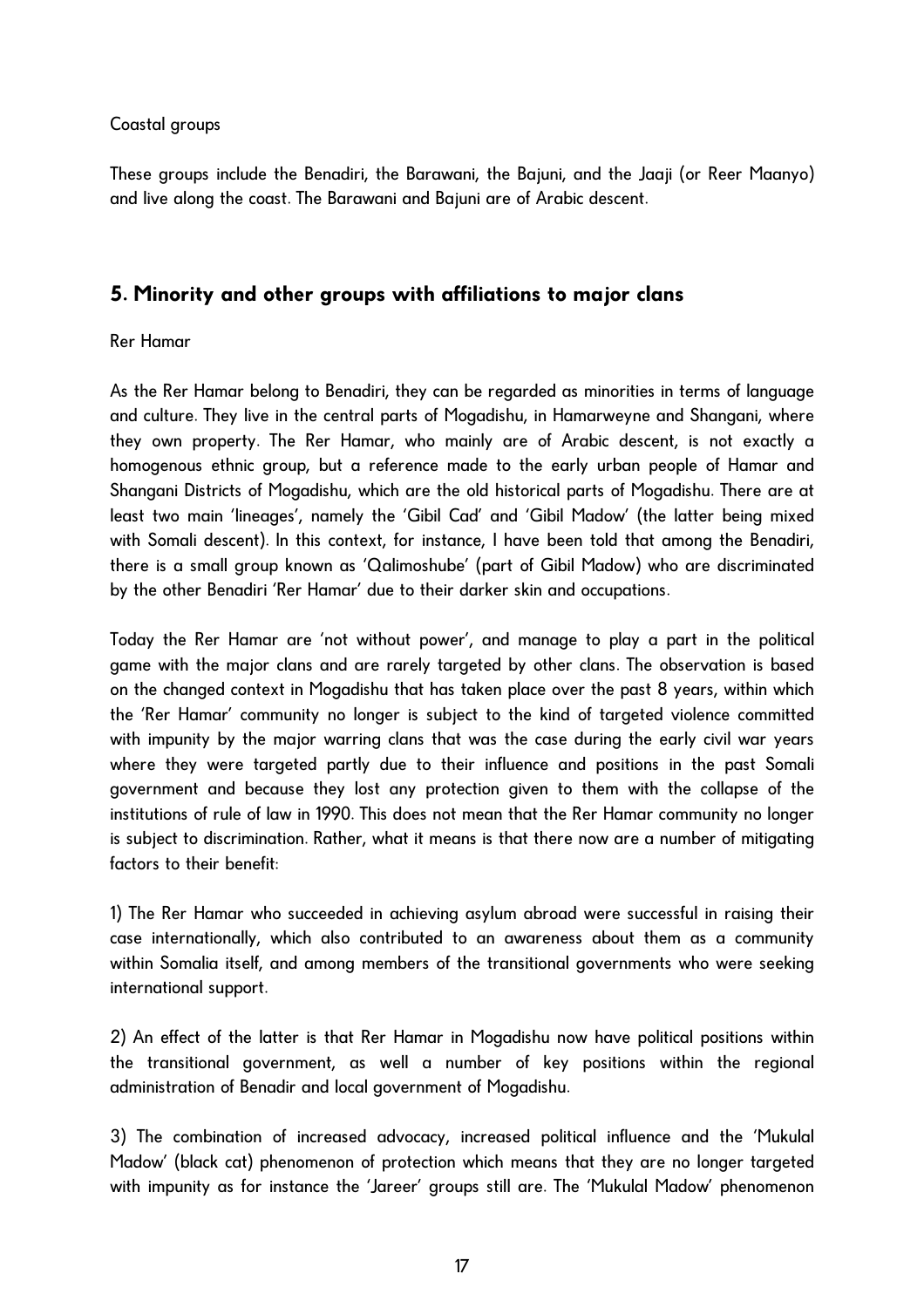refers to the cases where for instance 'Rer Hamar' households have established relations with strong 'noble' clans, especially Hawiye Abgal and Habr Gedir, through marriage. This means that Rer Hamar households whose daughter(s) are married to strong clans now enjoy a level of protection from these clans.[20](#page-17-0)

The above observations are partly made on the basis of conversations and interviews I have made with Somali UN, national and International NGO staff from Mogadishu that I have worked with, my own interviews with Benadiri community members in Merka in 2006 and 2007, observations made from my daily reading of the Somali political situation over the past two years, and members of Somali minority groups, in particular the Somali Minority Rights and Aid Forum (SOMRAF).

Furthermore, my encounters with the Benadiri 'cousins' of the Rer Hamar in Merka, in 2006, gave me a clear indication of how their communities have sought to use a variety of means to avoid the unjust assaults they were subject to with impunity. First, unlike many other minority groups who often are scattered throughout Somalia, the Benadiri are generally concentrated in the urban centres they have been living in for centuries, giving them some strength based on closeness. Second, they learned to seek compromise and negotiate with the stronger clans establishing bonds, and if not to assimilate, then to adapt to and adhere to the xeer (customary laws) of the clans dominating them, through which they reached a level of 'legal' protection. There is much more to learn about these processes of how weaker groups 'join' stronger groups in Somalia to achieve better protection and rights. To the extent that Rer Hamar in practice have adapted to the Somali *Xeer* is not clear to me, but I would not be surprised if it were the case. That means that they do negotiate *diya* payment in cases of killings between them and the Somali clans. The Rer Hamar do live in Hamarweyne and Shangani, where they do own property. But, they may not find it easy to move elsewhere in Somalia, buy property or achieve clan protection there. However, again that depends from place to place, and may also depend on what the given 'Rer Hamar' individual may contribute with. If he comes with a major business to the benefit of the community he may indeed be welcomed. The Rer Hamar are not armed collectively, as a number of the major clans are, but Rer Hamar business people in Mogadishu may be employing armed protection as all other Somali business people do.

#### Biymaal

 $\overline{a}$ 

The Biymaal are part of the Dir clan group. Due to this, the Biymaal cannot be considered to be a minority, despite having been suppressed by the Hawiye whom they have been fighting mainly in Lower Shabelle and Middle and Lower Juba areas, as well as by the Ogaden / Darood clans.

<span id="page-17-0"></span> $^{20}$  The Rer Hamar and other Benadiri groups are learning to exploit the fact that the nomadic clans value marriage with girls from these groups due to their lighter skin. This gives the latter a bargaining ground.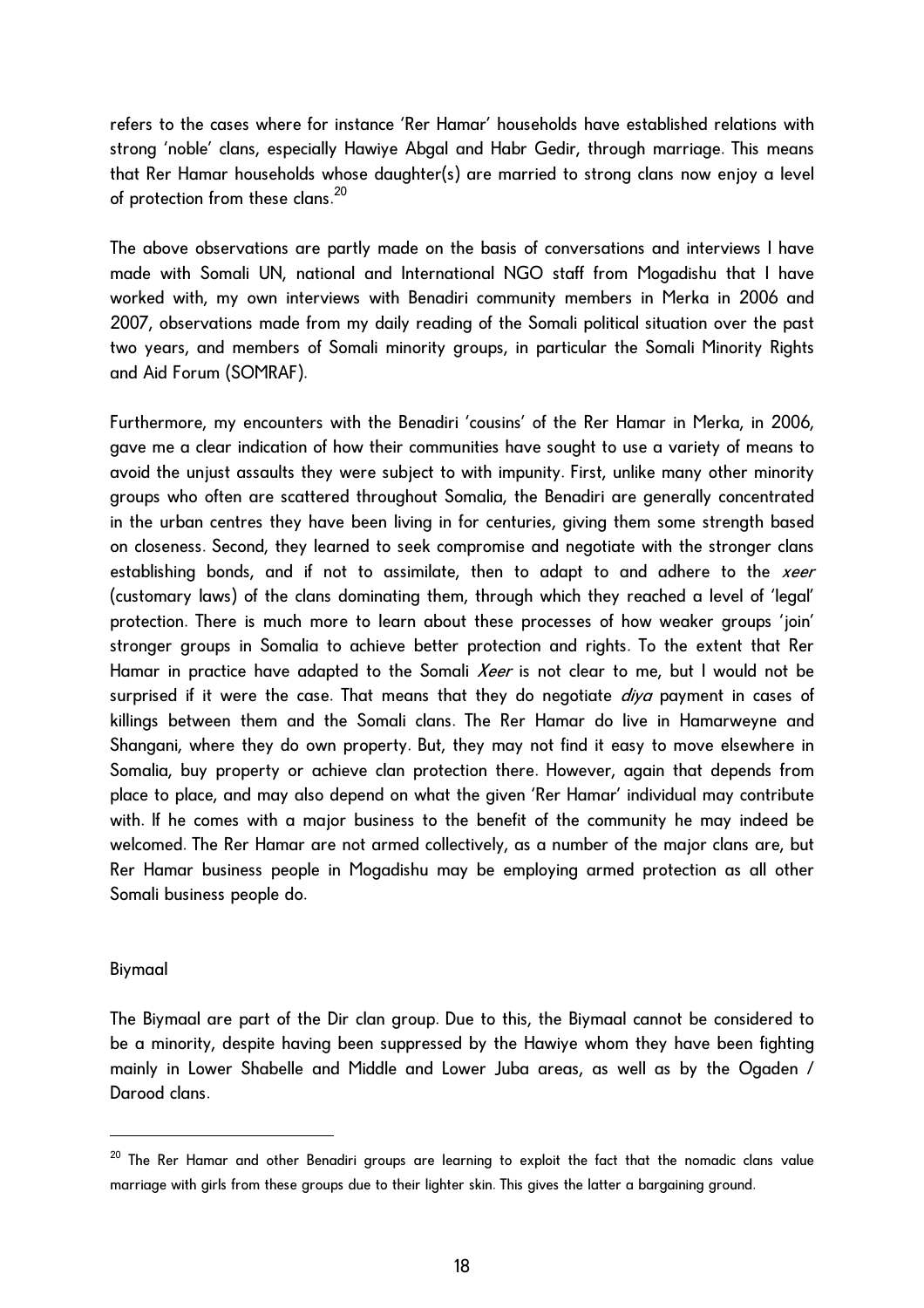## Sheikhal (Sheikhash)

The Sheikhal<sup>[21](#page-18-0)</sup> (or Sheikhash) are the common name for lineages with an inherited religious status. According to Virginia Luling, "by one account they all trace descent in legendary terms from the same ancestor, Sheikh Faqi Omar, who travelled around Somalia and married wives in each location" (Luling, 15 December 2009). Because of their religious status they usually have privileged access to all parts of Somalia. For a more detailed elaboration of the various groups referred to as Sheikhal in Southern Somalia see Luling, Virginia: Report on the Shiikhaal, 15 December 2009 (Luling, 15 December 2009).

Most of the Sheikhal are currently associated with the Hirab section of the Hawiye which is an interesting example of how a 'weak' clan politically may change its clan affiliation to achieve influence, protection, and strength. Hence, after the civil war (1990-92) the Sheikhal from Mogadishu and southwards to Kismayo/Lower Juba pursued two main strategies of gaining influence:

One was through their emphasis on developing and dominating the educational sector in Mogadishu, mainly through the non-violent Islamic organization Al-Islah, and the establishment of the umbrella for private sector education known as Formal Private Education Network in Somalia (FPENS).

The other was to seek association with the Hawiye and General Aideed and the Hawiye political faction of the United Somali Congress (USC). The now late General Liiqliqato, who was a Sheikhal, described in his book how the Sheikhal became associated with the Hawiye known as 'Martileh Hirab' (literally meaning guests of Hirab). Today the Sheikhal maintains 3 of the 61 Hawiye seats in Parliament.

## Asharaf

 $\overline{a}$ 

The Asharaf are frequently categorised as a minority.<sup>[22](#page-18-1)</sup> Concerning the Asharaf, my point and reference is mainly to the Digil-Mirifle Asharaf and not the Benadiri Asharaf.<sup>[23](#page-18-2)</sup> There are also other Asharaf living with other Somali clans in various locations in Somalia. The Asharaf are

<span id="page-18-0"></span> $^{21}$  Sheikhal is the term used for this group in the south-central parts of Somalia, while Sheikhash is used in the northern parts of Somalia, Somaliland, the Ethiopian Ogaden region and Djibouti.

<span id="page-18-1"></span> $^{22}$  See for example the following reports in which the Asharaf are referred to as a minority: AI, 17 March 2005, p. 21; UN OCHA, 1 August 2002, p. 13; RDC / UNHCR, 9 August 2007, p. 10 (see chapter IV – "Selected Documents" for full references). One of the reasons for this categorisation is that at the time the TFG was established in 2004, the Asharaf placed themselves within the 0.5 minority group for political reasons, as they encountered difficulties in receiving full representation within the Rahanweyn group.

<span id="page-18-2"></span> $^{23}$  For information on Benadiri, see pages 17 -18.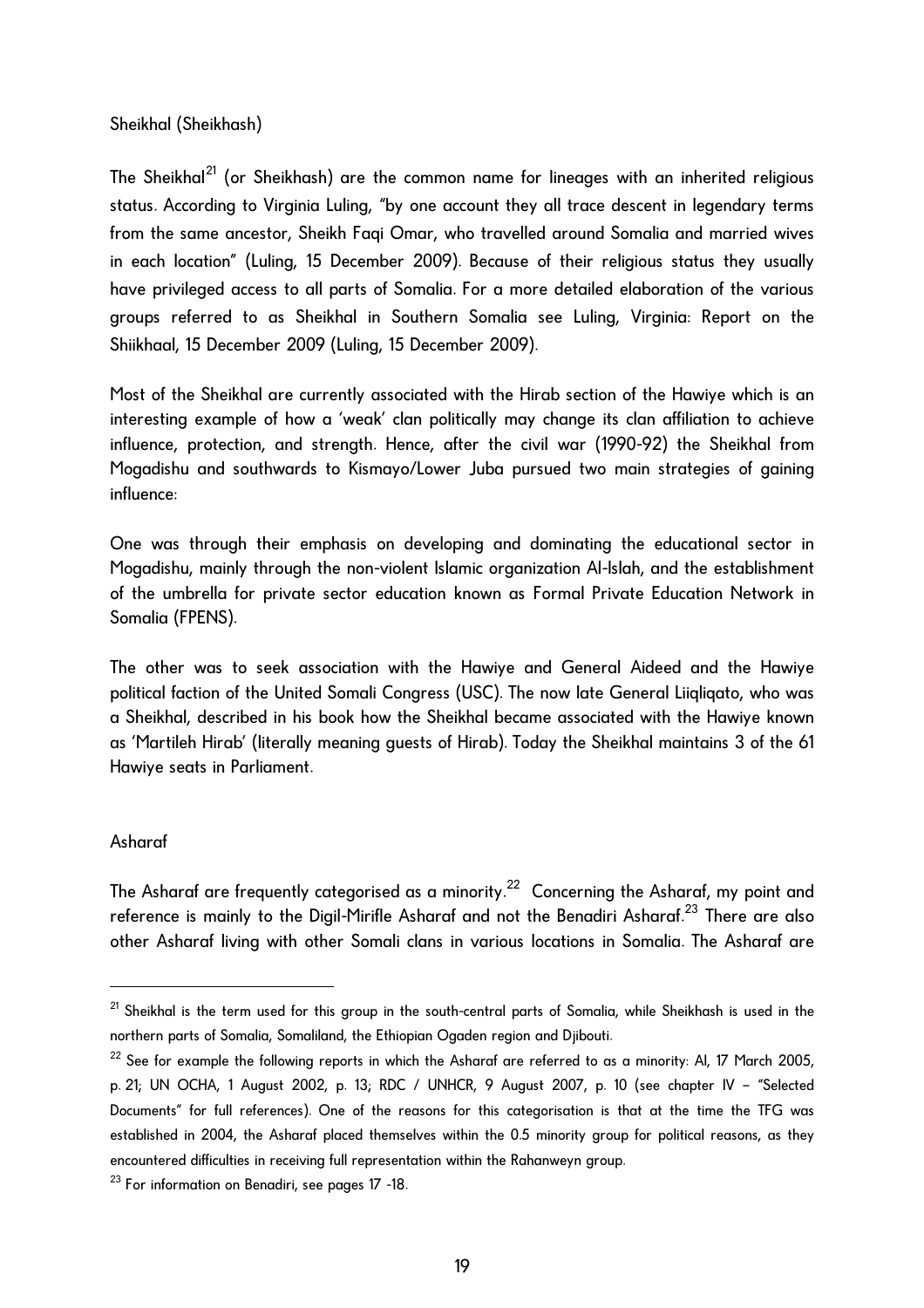generally considered a religious people and teachers of religion of a particular descent from the daughter of the prophet Muhammad, Fatima. Most often they live integrated with the people they have settled with, i.e. Digil-Mirifle or Benadiri, and are usually protected by the people they live with as far as they are seen as being related to the Prophet, hence they maintain a special religious status. The point is that they are not targeted as a minority as such, but may suffer the same problems as their 'host' clans – thus Benadiri Asharaf have been targeted together with Benadiri people during the early civil war. Today, one of the top ministers and allies of Sheikh Shariff, Sharif Hassan, is an Asharaf. At present, the Digil-Mirifle/Asharaf may be targeted by the al-Shabaab Islamist group partly because the latter do not recognise the religious status of the Asharaf, and partly because they oppose the Shariff Hassan who was the driving force in the 2008 Djibouti agreement together with President Sheikh Shariff.

Garre

The Garre are often considered as part of the Digil / Rahanweyn group, but are sometimes also described as being distinct as a group of its own.

Bagadi / Iroole

The Bagadi / Iroole are part of Digil / Rahanweyn in Lower Shabelle, where the local clan composition further includes Biymaal and Benadiri groups. As a function of the civil war, the Digil groups, despite not being a minority, were suppressed by the Hawiye, along with the other groups. When Al-Shabaab recently moved in and took over this area, they did so on the basis of supporting the Digil and the Biymaal and other groups who until then had been suppressed by the Hawiye.

## Ajuraan

The Ajuraan are often seen as part of the Hawiye.

Abgaal

The Abgaal, who also belong to Hawiye, constitute one of the most dominant and strongest clans.

Tunueg

The Tunueg are part of Digil.

Tunni

The Tunni are also part of Digil.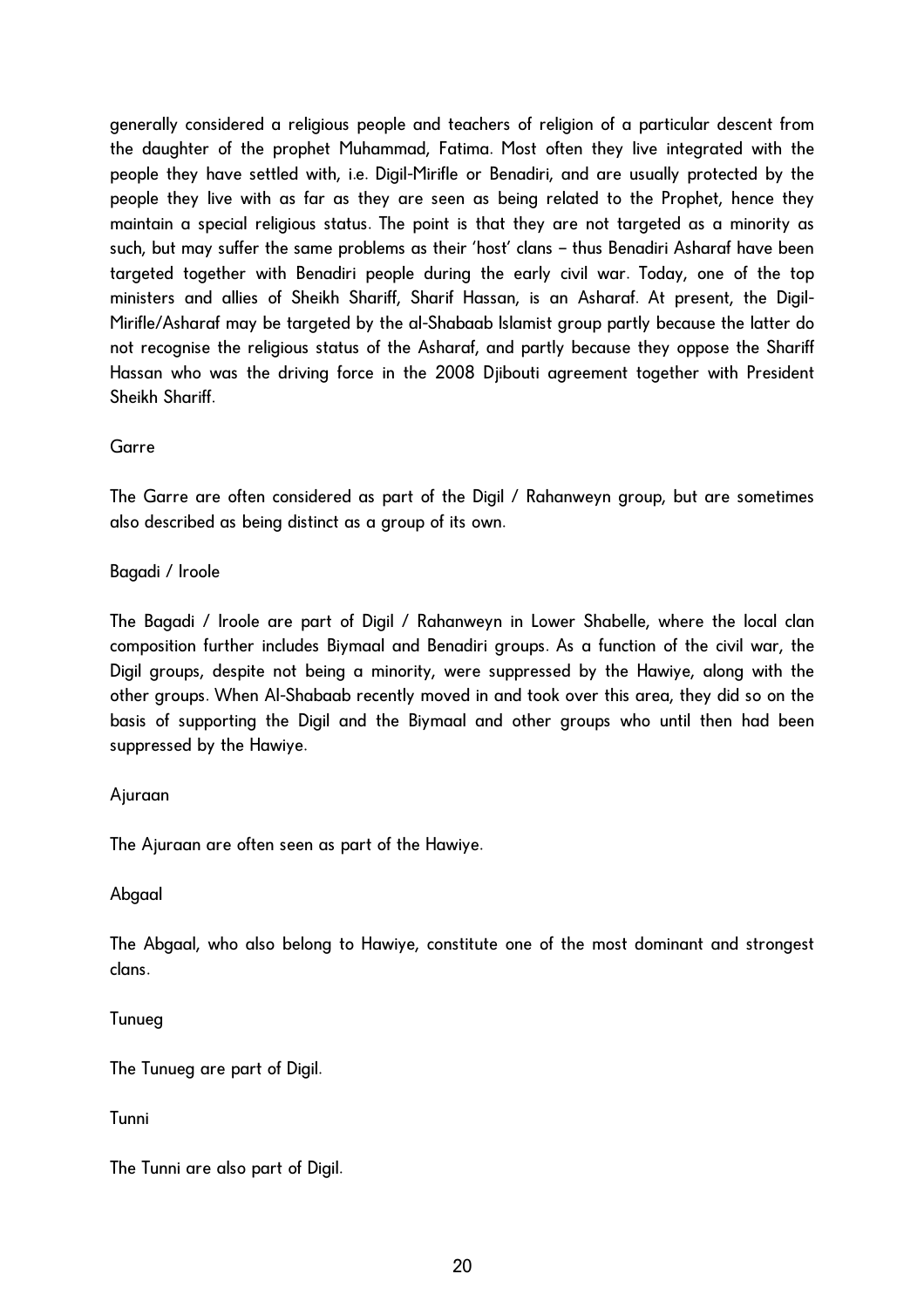# <span id="page-20-0"></span>**III. Protection**

# **6. State Protection**

Generally, at present there is no state protection provided for minorities in Somalia. This includes Somaliland and Puntland where state structures do exist, but they are not functioning to such a level as to ensure effective protection of minorities.

# **7. Clan Protection**

l

# **7.1. Background: power structures and revenge killings**

One aspect of the Somali tradition is that the rights of groups effectively are protected by force, or threat of force. Tenure of rights thus ultimately depends on the ability to defend them, by coercion if necessary. This is also the case for individual security, which rests upon the individual's *mag*-paying group's ability to fight, and the solidarity between the *mag*-groups of the wider clan and their fighting capability. They must therefore both be able to retaliate and pay compensation. Hence, the lack of impartial enforcement mechanisms becomes apparent in cases when a judgment is passed that favours a militarily weak clan, and a militarily strong clan then openly refuses to comply with it. As a result, Somali minority groups are heavily discriminated against through *xeer* application.

Revenge killings, resulting from perceived acts of humiliation, can cross clan borders, as clan elders would use their internal ways of communication to have some clan's members intercept the perpetrators during their flight. Even if revenge cannot be carried out right away, it will happen, even 40 years in the future. Revenge killings are usually directed against the perceived perpetrator. However, in cases where a clan refuses or fails to hand over the perpetrator, revenge may alternatively target other members of his clan, in which case the revenge-seeking clan would attempt to get hold of a person whose loss will harm the perpetrator's clan the most.<sup>[24](#page-20-1)</sup>

As to the question whether or not women, children and elders may become targets of revenge killings, it should be noted that in the Somali culture, these groups are spared from the spear (*Birimageydo*) and are therefore in principle not allowed to be touched. However, it is difficult

<span id="page-20-1"></span><sup>&</sup>lt;sup>24</sup> In this context, Somalis who work for international humanitarian agencies are at particular risk of becoming alternative victims of revenge killings. As they receive high salaries and are usually the best-educated members of their clan, they are targeted as a means of inflicting the highest possible amount of damage to the perpetrator's clan. Therefore, these staff members are in a most vulnerable position.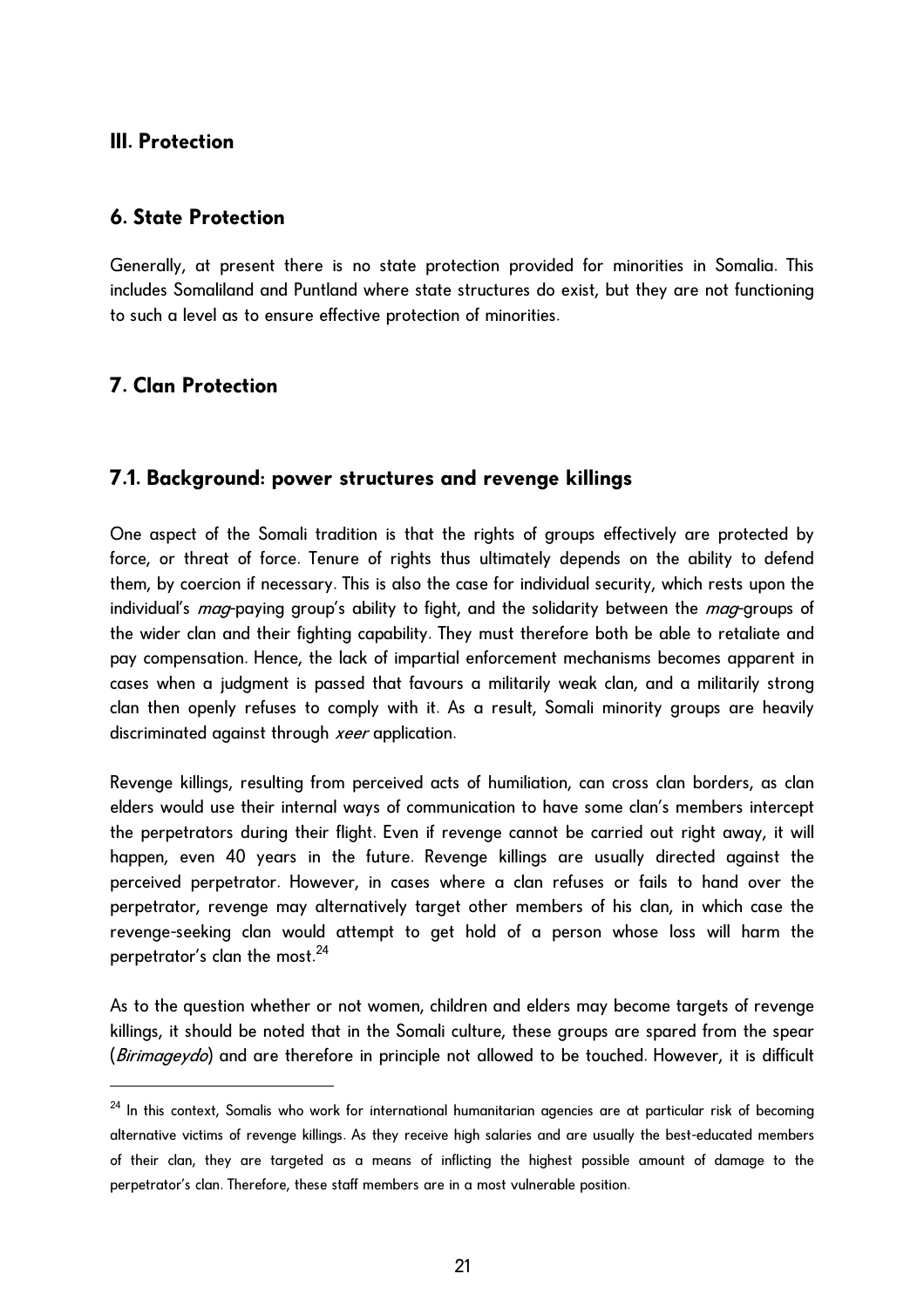<span id="page-21-0"></span>to ascertain from what age a person would be considered an adult and thus become a possible target. But, since it is the males who protect their families, in situations where all the older males in the family have died and are hence not available, particularly in the South, one can observe 12 to 14-year-old boys who take over the household. In such a case, it can occur that such a male minor becomes a target.

## **7.2. Forms of clan protection**

l

There is a Somali proverb which runs: Ama buur ahaw ama buur ku tirso ("Either be a mountain or attach yourself to one"), signifying that if you are not a big, strong clan, you attach yourself to a strong clan – although it should be noted in this context that even the notion that one can always get protection within his own clan can be true in some cases, but wrong in others.

In the Somali tradition, weak and scattered clans who are driven to seek protection from the stronger clans can enter a protection status with them. The protecting clans naturally expect something in return. Such alliances based on contractual agreements between weak and strong clans are known as *gaashaanbuur*, meaning "pile of shields". Hence, minorities can seek protection by attachment to stronger lineages by joining a *gaashaanbuur* coalition. There exist varying degrees of adoption and incorporation within stronger lineages. These range in degree of dependent status with associated inferiority from neighbour (*deris*), appendage (saar parasitic creepers), followers (soo raac), to pretenders (sheegad - those who claim to be what they are not.) In the case of *sheegad*, the weak group may assume the lineage affiliation of its protectors and may claim a common agnatic origin.<sup>[25](#page-21-1)</sup> The Somali family to which the *sab* are attached protects them vis à vis other Somali and are responsible for any damage inflicted on them. The extent to which the sab presently have managed to set up their own independent map-paying groups needs to be investigated further. The lesson is that adoption of weak clans does occur, and it is possible to move the stronger clans into compromise with their traditional position. When this happens, the stronger clans may even pay *mag* for the adoptives.

<span id="page-21-1"></span> $^{25}$  This was the case when, at the beginning of the civil war in the early 1990s, the *Galgalo* from Middle Shabelle found protection against the Hawiye during their flight to the Dadaab refugee camps in Kenya by assuming lineage affiliation to the Majerteen of Kismaayo (Majerteen are a part of the Harti group which was powerful at that time around Kismaayo), as a means to make it through Kismaayo. Thereby they were able to deceive the Hawiye who were careful about attacking Majerteen members for fear of reprisals. In the Dadaab refugee camps they were registered by UNHCR as being Majerteen and kept that identity for several years (with the acceptance by the Majerteen groups in the camp who continued to regard them as adoptees). Later, however, these Galgalo felt safe enough to resume their own traditional woodcarving activities constitutive for their cultural identity. As a consequence, the Majerteen felt betrayed by the adopted group, whom they had expected to assimilate to Majerteen ways, and started to target them in the refugee camp on these grounds.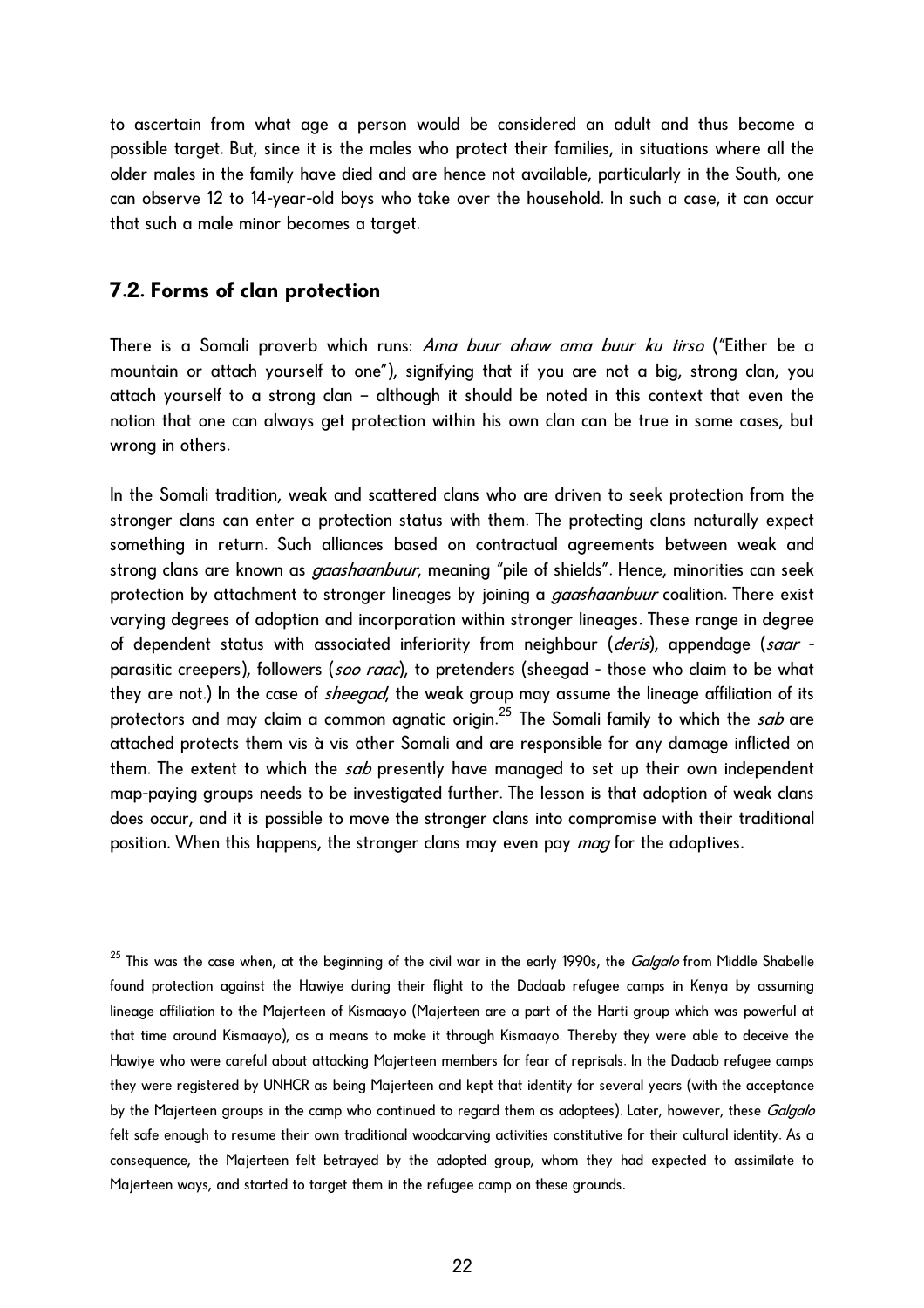# <span id="page-22-0"></span>**7.3. Clan protection in the light of the current conflict**

It is a traditional code in Somali culture that when a person comes to your house and seeks protection, one is obliged to protect this person. Thus failing to protect a person is considered dishonourable, signifying that one did not live up to his obligations. However, in the light of the massive displacements of recent times, the numbers of people have become too large for the local host clans to service this traditional obligation – which has increased their vulnerability. In this context, it should be noted in particular that women and children are at the bottom in all the social hierarchies. Women from minority clans or other groups not part of the main nomadic local clans are in particularly bad positions, even the more if they belong to a minority in an IDP camp. Due to this destruction of the social fabric and state structures, there is a high level of lack of law and order. There are many young men who are often armed (or have access to arms) who abuse the situation of big IDP camps and feel free to harass IDPs, rape women, force people into certain kinds of labour, extort money etc. As these men usually originate from the host clans, they are in a position of impunity.

The only possible way of bringing change into such a situation can be found in entering a new xeer agreement between the elders of the host clans and those representing the IDPs and the other clan communities, in which the host clan promises to protect them against this kind of abuse.<sup>[26](#page-22-1)</sup> However, members of the sab-minorities or the Rahanweyn will in this context stand weaker compared to those who belong to one of the bigger nomadic clans, one of the reasons for this being that the nomadic clans have a clear *xeer* between them.

Particularly in South Central Somalia, where these traditional structures are not sufficient due to prevailing lawlessness, Sharia, as it was practiced by the Islamic Courts, is being brought forward, as the common perception is that the only possible way to deal with high levels of crime and freelance gangs is by implementing a harsh rule and exerting severe punishments. Hence there are clans in the South which claim that it is not sufficient to pay the  $d$ iya compensation (usually, in the Somali tradition, one is obliged to pay the 100 camels per person who has been killed), but the "wrongdoer" has to be killed as a punishment.

## **8. Internal Flight / Relocation Alternative**

 $\overline{a}$ 

Members of minorities or majority clans from South Central Somalia can only expect a limited level of physical protection by relocating to Somaliland or Puntland, meaning that they can expect to be safe from indiscriminate shelling, becoming victims of fighting or being chased out

<span id="page-22-1"></span> $26$  "The *xeer* is efficient for the regulation of inter-clan affairs, but less so between individuals. Two persons may not have the same rights and protection, because *xeer* is linked to clans and their area. There is no individual citizenship as such, and newcomers to an area have to try to settle an agreed position with and in relation to the different dominating clans residing in the area, which often is the case with IDPs in Somalia today." (Gundel, 2006, p. iii)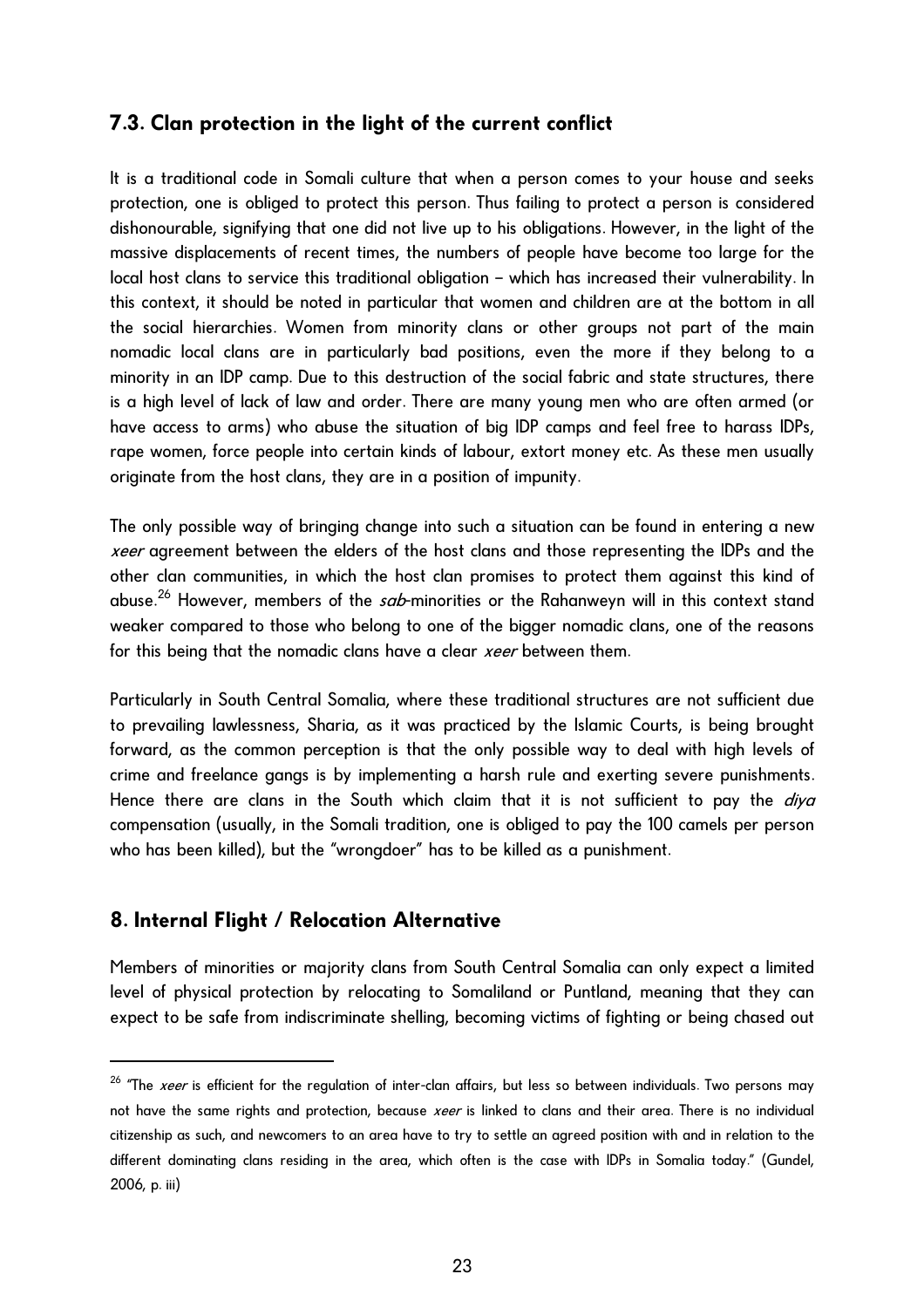of areas because of their clan membership, or domination by gate keepers (see below) in an IDP camp, or from the radical Islamic groups. However, in Hargeysa (Somaliland), people who have fled the conflict in the south are restricted to stay in certain locations and southerners are generally looked upon with considerable suspicion, as threats to the peace.<sup>[27](#page-23-0)</sup> Furthermore, people who have fled from the South are in a situation of limbo in Somaliland because the government of Somaliland regards itself as an independent state from the South and hence sees them as refugees while UNHCR insists on treating them as IDPs. Unless wealthy, people will lose their livelihood by relocating to another area and will not be able to gain a new one. There is no social protection provided for them. The kind of protection one can receive from the host community is dependent on the amount of money one can provide to the hosts (e.g. if a person brings sufficient resources to rent a good house, he would not be touched as he becomes a valuable source of income), or on whether or not they are able to deliver services needed by their hosts, be it work for free or - in the case of sab minorities - being able to provide certain professional skills in demand.

As to whether or not minority members can safely travel/relocate from Central or Southern Somalia to Puntland (or Somaliland), minority group members who do so face the same difficulties during their journey as anybody, namely the difficulties related to crossing other clan territories.[28](#page-23-1) While journeys are usually preceded by arrangements with the local clans and thus can be considered generally safe and feasible for minorities (provided that they have the necessary resources), there can be situations where clans have established checkpoints on the way, which can prove dangerous. If a group has set up a checkpoint and is resentful of members of a certain sub-clan or another clan, the latter might specifically be targeted. Apart from this, due to the conflict, there may be many armed gangs who set up their own checkpoints for the purpose of looting, in which case it is irrelevant whether or not a person belongs to minority, as these activities affect everybody.

l

<span id="page-23-0"></span> $^{27}$  These attitudes have particularly been propelled by twin suicide bomb attacks which occurred in Hargeysa, Somaliland, in late October 2008.

<span id="page-23-1"></span><sup>&</sup>lt;sup>28</sup> For example, coming from Mogadishu one passes through Beledweyne, Dusa Mareb, Galkayo, Garoowe before reaching Bossaso in Puntland, meaning that the person would first go through the Abgal clan area, then through Hawadle areas, travel through areas controlled by Hawiye/Habar Gedir/Ayr groups and then through Hawiye/Habar Gedir/Saleeban areas, Hawiye/Habar Gedir/Saab areas and finally enter the Majerteen area in Puntland.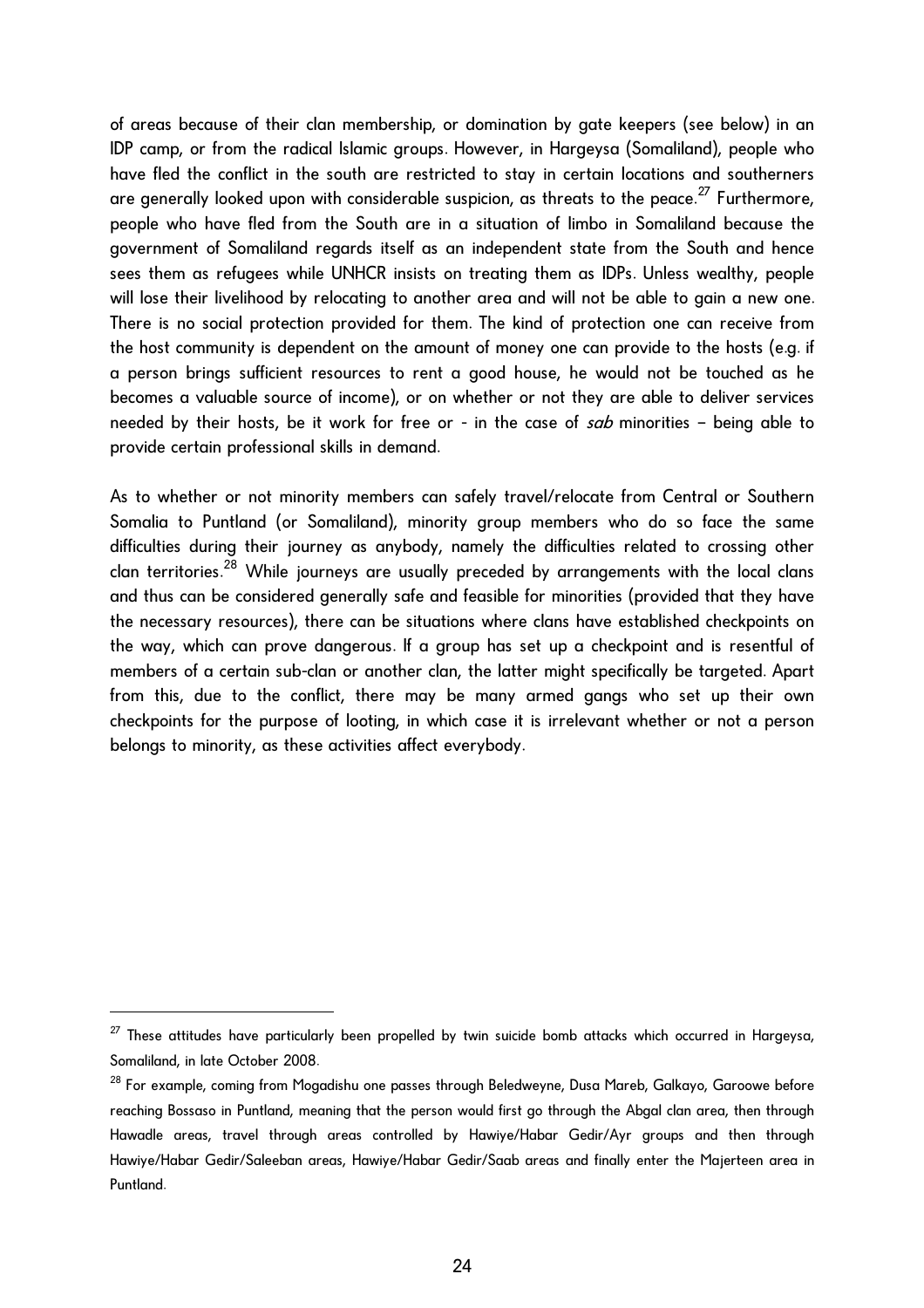# <span id="page-24-0"></span>**IV. Selected Documents**

By Joakim Gundel:

• Gundel, Joakim: The predicament of the 'Oday', The role of traditional structures in security, rights, law and development in Somalia. (Commissioned by DRC & Novib/Oxfam), November 2006 (published on logcluster.org)

[http://www.logcluster.org/som/infrastructure-communication-various/Gundel\\_The%20role%20of%20traditional%20structures.pdf](http://www.logcluster.org/som/infrastructure-communication-various/Gundel_The%20role%20of%20traditional%20structures.pdf)

Other Sources:

• AI – Amnesty International: Urgent need for effective human rights protection under the new transitional government, 17 March 2005

<http://www.amnesty.org/en/library/asset/AFR52/001/2005/en/c3718987-d52f-11dd-8a23-d58a49c0d652/afr520012005en.html>

- DIS Danish Immigration Service: Human rights and security in central and southern Somalia, Joint fact-finding mission by the Danish Refugee Council and the Danish Immigration Service 14 – 27 March 2007, August 2007 [http://www.nyidanmark.dk/NR/rdonlyres/F382C881-5A67-4605-845F-953B98E01355/0/somaliarapport\\_humanrights.pdf](http://www.nyidanmark.dk/NR/rdonlyres/F382C881-5A67-4605-845F-953B98E01355/0/somaliarapport_humanrights.pdf)
- DIS Danish Immigration Service: Report on minority groups in Somalia; Joint British, Danish and Dutch fact-finding mission to Nairobi, Kenya; 17 - 24 September 2000, 1 November 2000 (published on ecoi.net)

http://www.ecoi.net/file\_upload/470\_1161683683\_somalianov2000.pdf

- FH Freedom House: Freedom in the World 2009- Somalia, 16 July 2009 [http://www.freedomhouse.org/inc/content/pubs/fiw/inc\\_country\\_detail.cfm?year=2009&country=7704&pf](http://www.freedomhouse.org/inc/content/pubs/fiw/inc_country_detail.cfm?year=2009&country=7704&pf)
- FH Freedom House: Freedom in the World 2009- Somaliland, 16 July 2009 [http://www.freedomhouse.org/inc/content/pubs/fiw/inc\\_country\\_detail.cfm?year=2009&country=7759&pf](http://www.freedomhouse.org/inc/content/pubs/fiw/inc_country_detail.cfm?year=2009&country=7759&pf)
- Landinfo Norwegian Country of Origin Centre: Report: Conflict, security and clan protection in South Somalia, 12 November 2008 [http://www.landinfo.no/asset/784/1/784\\_1.pdf](http://www.landinfo.no/asset/784/1/784_1.pdf)
- Lewis, I.M.: A Pastoral Democracy: A Study of Pastoralism and Politics Among the Northern Somali of the Horn of Africa, London: James Currey, 1961, Reprint 1999
- Luling, Virginia: Report on the Shiikhaal, 15 December 2009
- RDC Refugee Documentation Centre, Legal Aid Board / UNHCR: Country Report Somalia, 9 August 2007 (published on ecoi.net)

[http://www.ecoi.net/file\\_upload/432\\_1190380485\\_9th-european-country-of-origin-information-seminar-country-report-somalia-dr-cedric-barnes-soas-9th-august-2007.pdf](http://www.ecoi.net/file_upload/432_1190380485_9th-european-country-of-origin-information-seminar-country-report-somalia-dr-cedric-barnes-soas-)

- UKBA UK Border Agency (Home Office): Country of Origin Information Report Somalia, 13 November 2009 (published on ecoi.net) https://www.ecoi.net/file\_upload/1226\_1259238050\_somalia-161109.pdf
- UNHCR Somalia: Genealogical Table of Somali Clans, 2000 (published on ecoi.net) [https://www.ecoi.net/file\\_upload/bsvec1\\_unhcr2000.pdf](https://www.ecoi.net/file_upload/bsvec1_unhcr2000.pdf)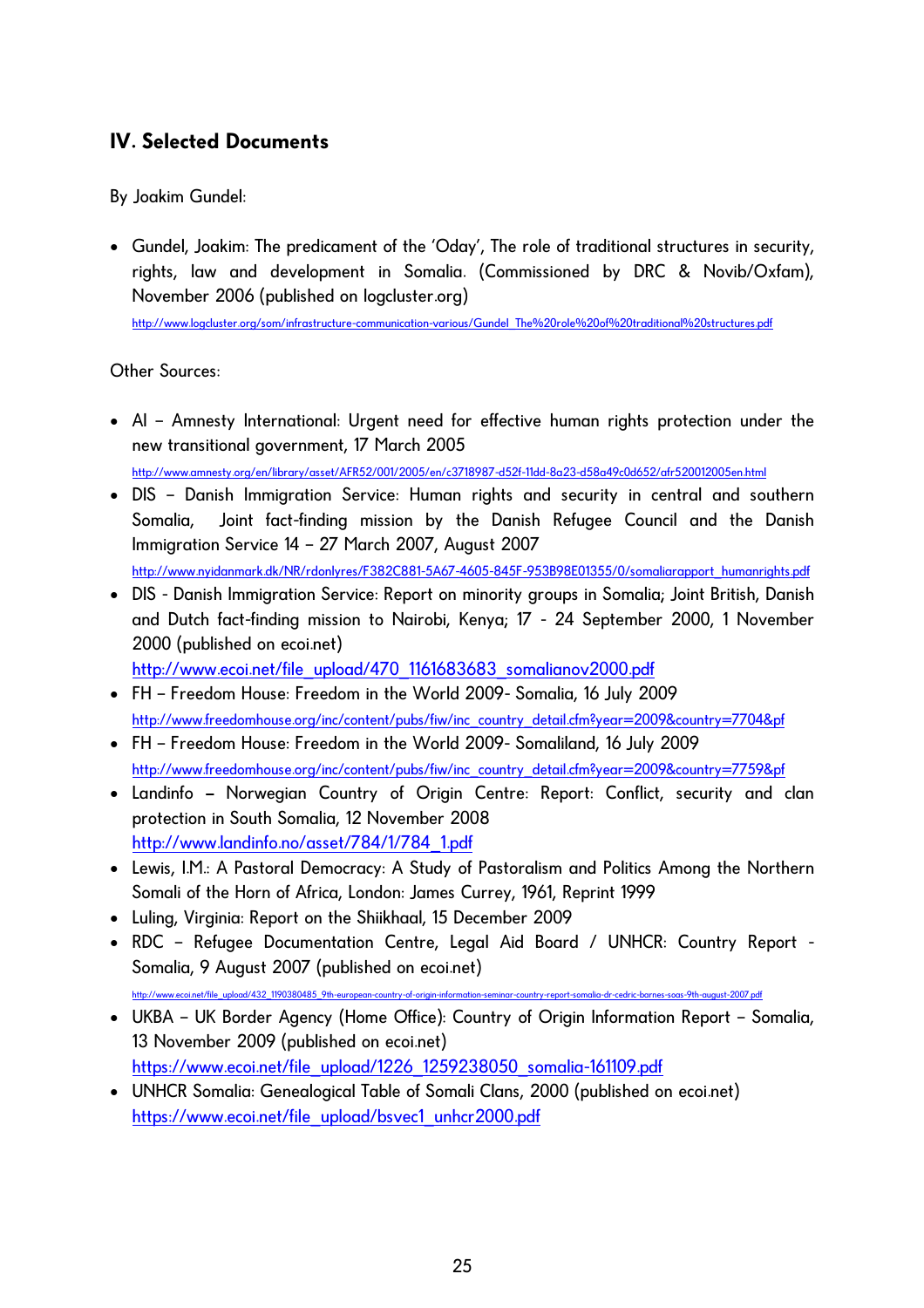• UN Human Rights Council: Report of Shamsul Bari, independent expert appointed by the Human Rights Council on the situation of human rights in Somalia, 24 February 2009 (published on Reliefweb)

[http://www.reliefweb.int/rw/RWFiles2009.nsf/FilesByRWDocUnidFilename/SNAA-7QA3T4-full\\_report.pdf/\\$File/full\\_report.pdf](http://www.reliefweb.int/rw/RWFiles2009.nsf/FilesByRWDocUnidFilename/SNAA-7QA3T4-full_report.pdf/$File/full_report.pdf)

- UN OCHA UN Office for the Coordination of Humanitarian Affairs: A Study on Minorities in Somalia, 1 August 2002 (published on ecoi.net) [https://www.ecoi.net/file\\_upload/1504\\_1236341950\\_somalia-minorities.pdf](https://www.ecoi.net/file_upload/1504_1236341950_somalia-minorities.pdf)
- USDOS US Department of State: Country Report on Human Rights Practices 2008 Somalia, 25 February 2009

<http://www.state.gov/g/drl/rls/hrrpt/2008/af/119024.htm>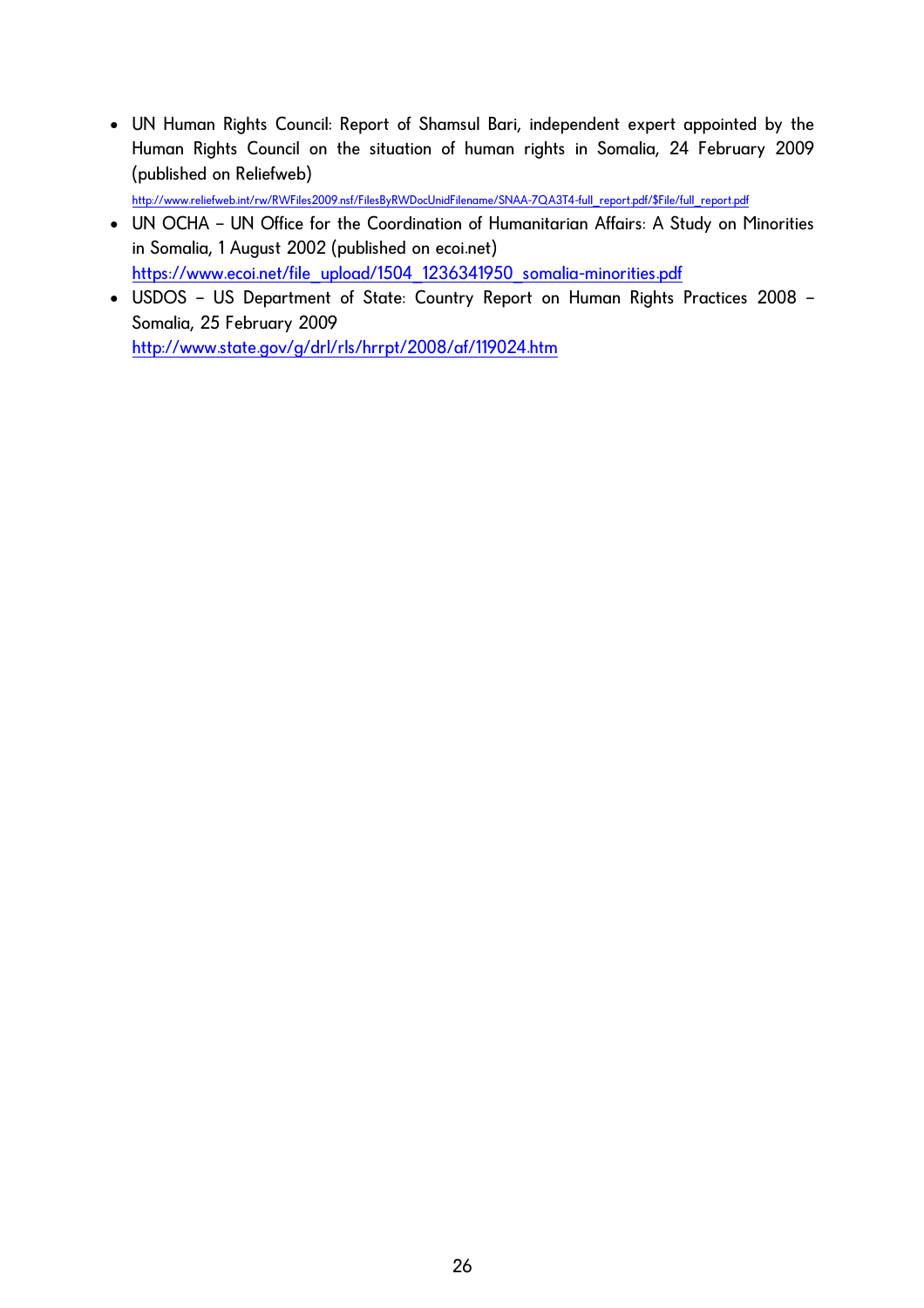# <span id="page-26-0"></span>**V. Appendix**

Figures:

Fig. 1



3 tiers of the Somali traditional structure

Fig. 2



- Social clan structure
	- Patrilineal
	- Nomadic Pastoralist
	- Not static
	- Basis for social and physical security

Source: Gundel, 2006, p. 5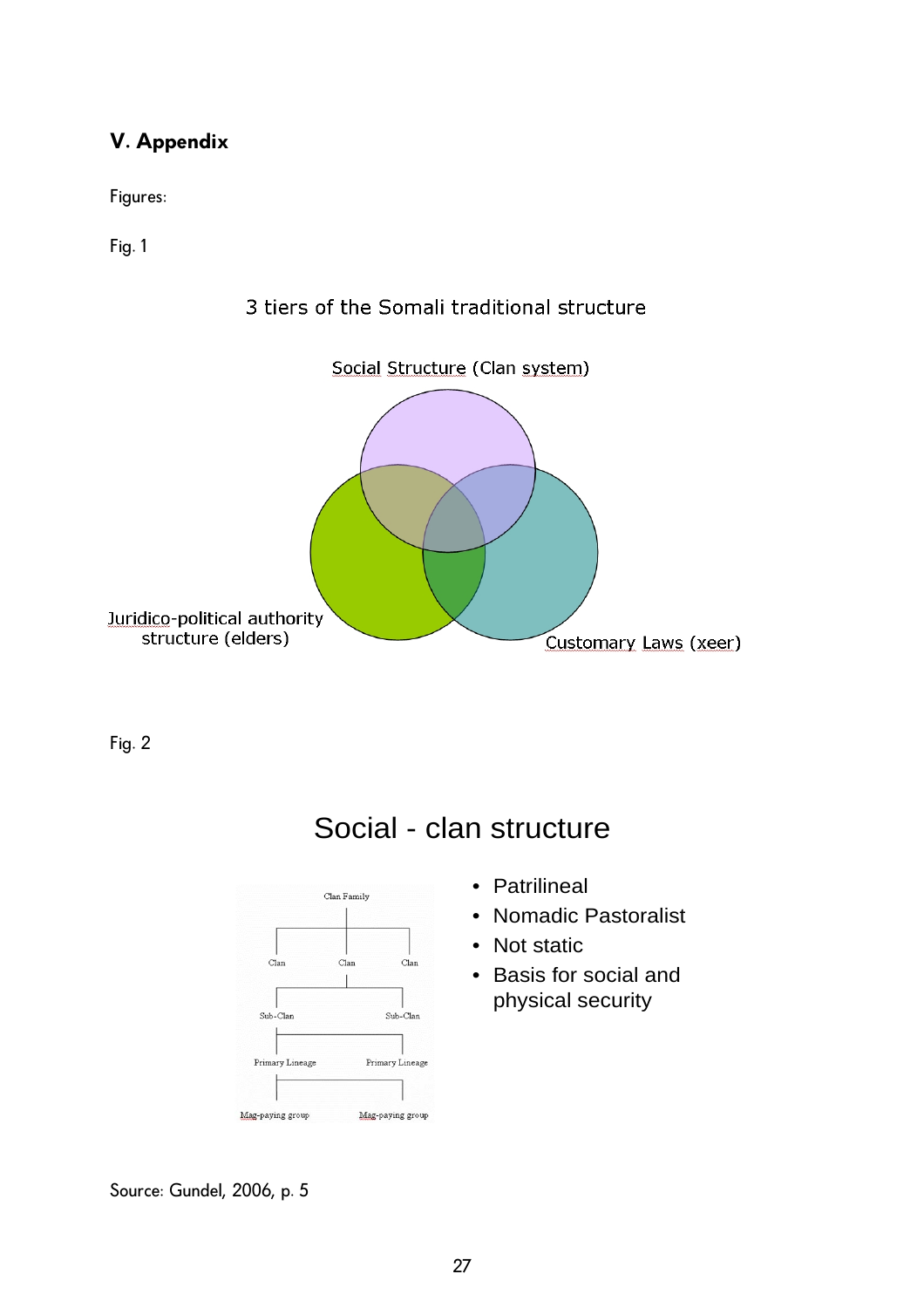

# **Most Important Nomadic Political Clan Groups**

Fig. 4

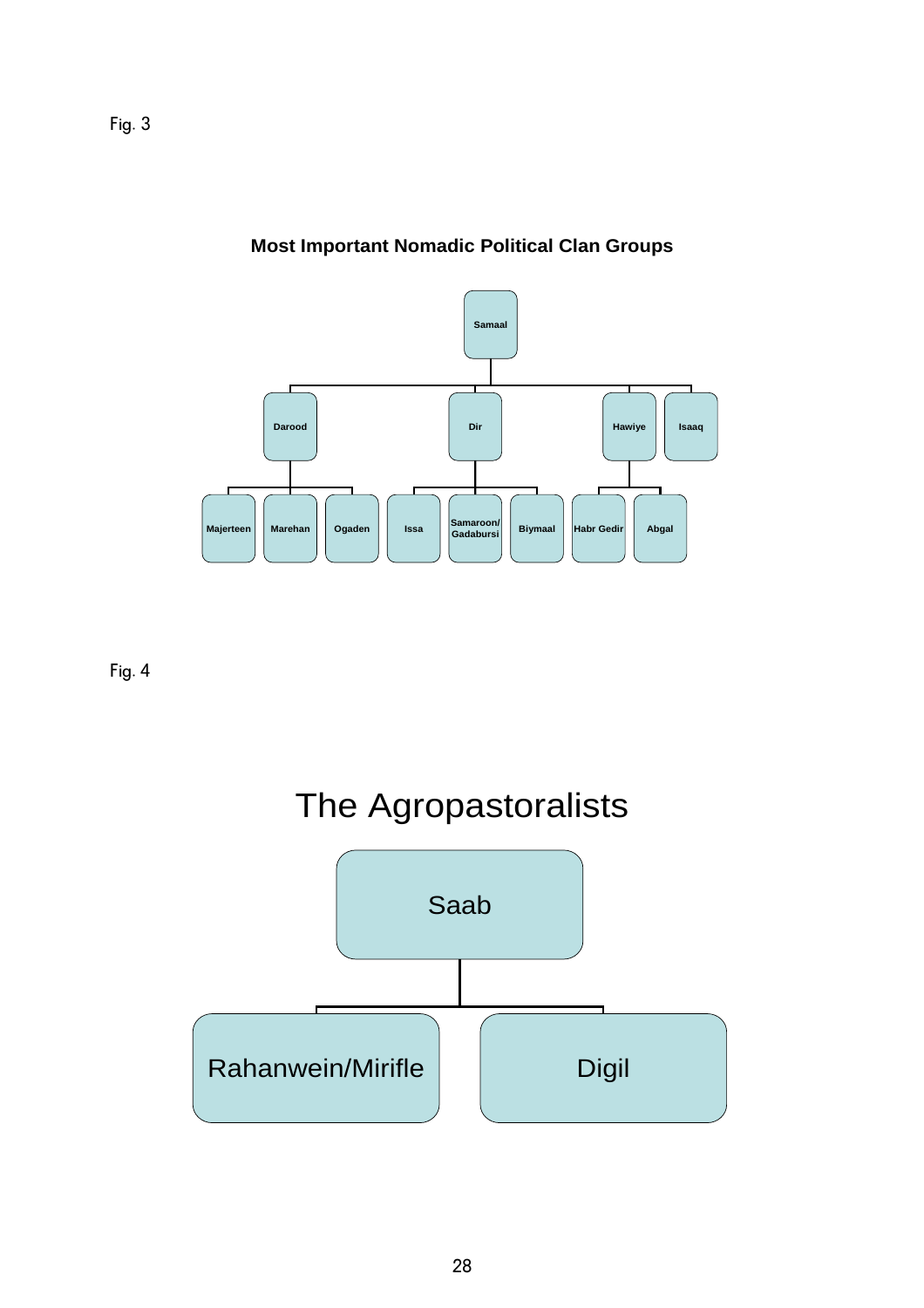Maps:

Map 1



UNHCR – UN High Commissioner for Refugees: IDPs from Mogadishu (From 1 Feb 2007 to 17 Jun 2008), June 2008 (published on Refworld) <http://www.unhcr.org/refworld/docid/487626e20.html>